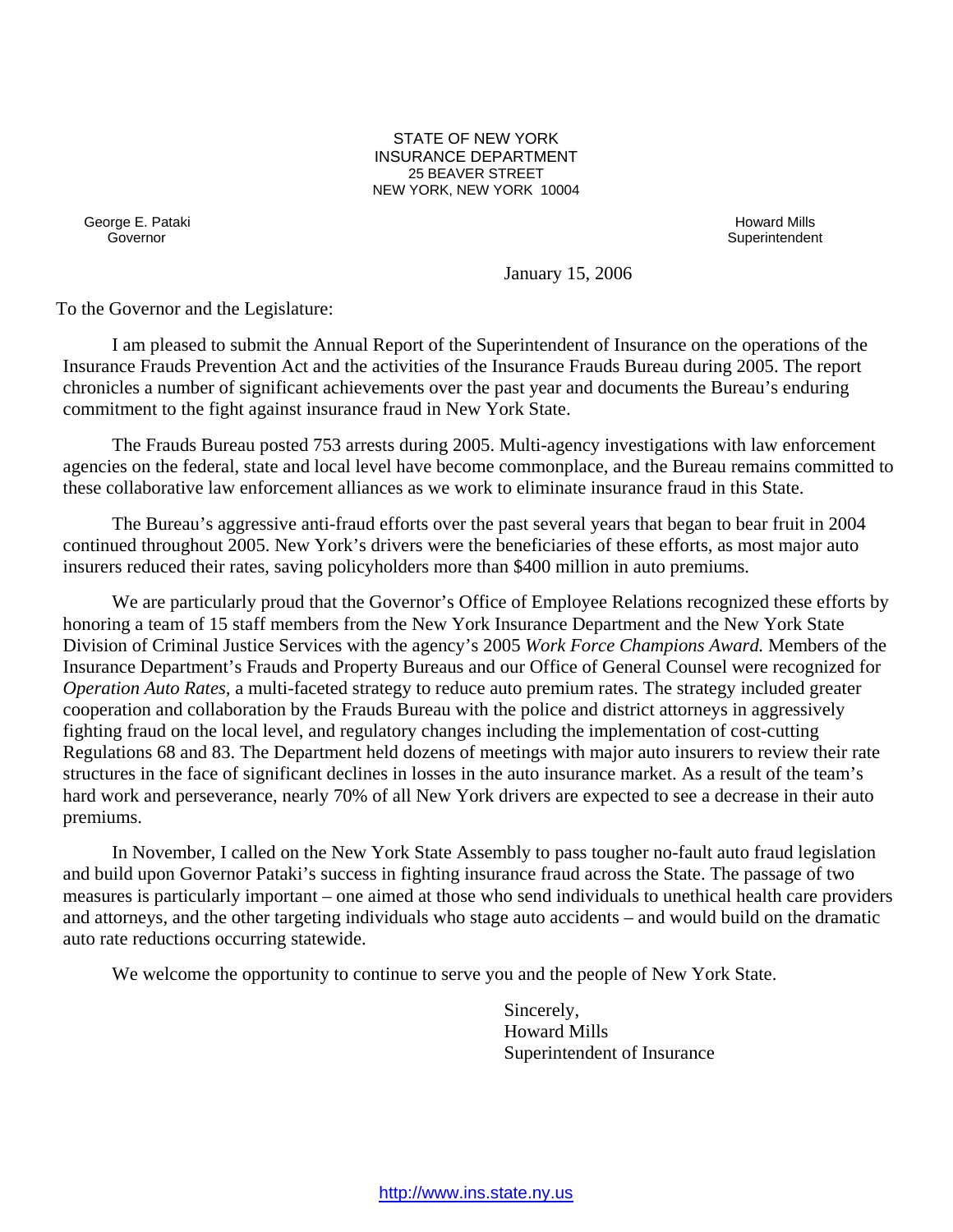*The Annual Report* 

*to the Governor* 

*and the Legislature* 

*of the State of New York* 

*on the Operations* 

*of the Insurance Frauds Prevention Act* 

*(Article 4 of the Insurance Law)*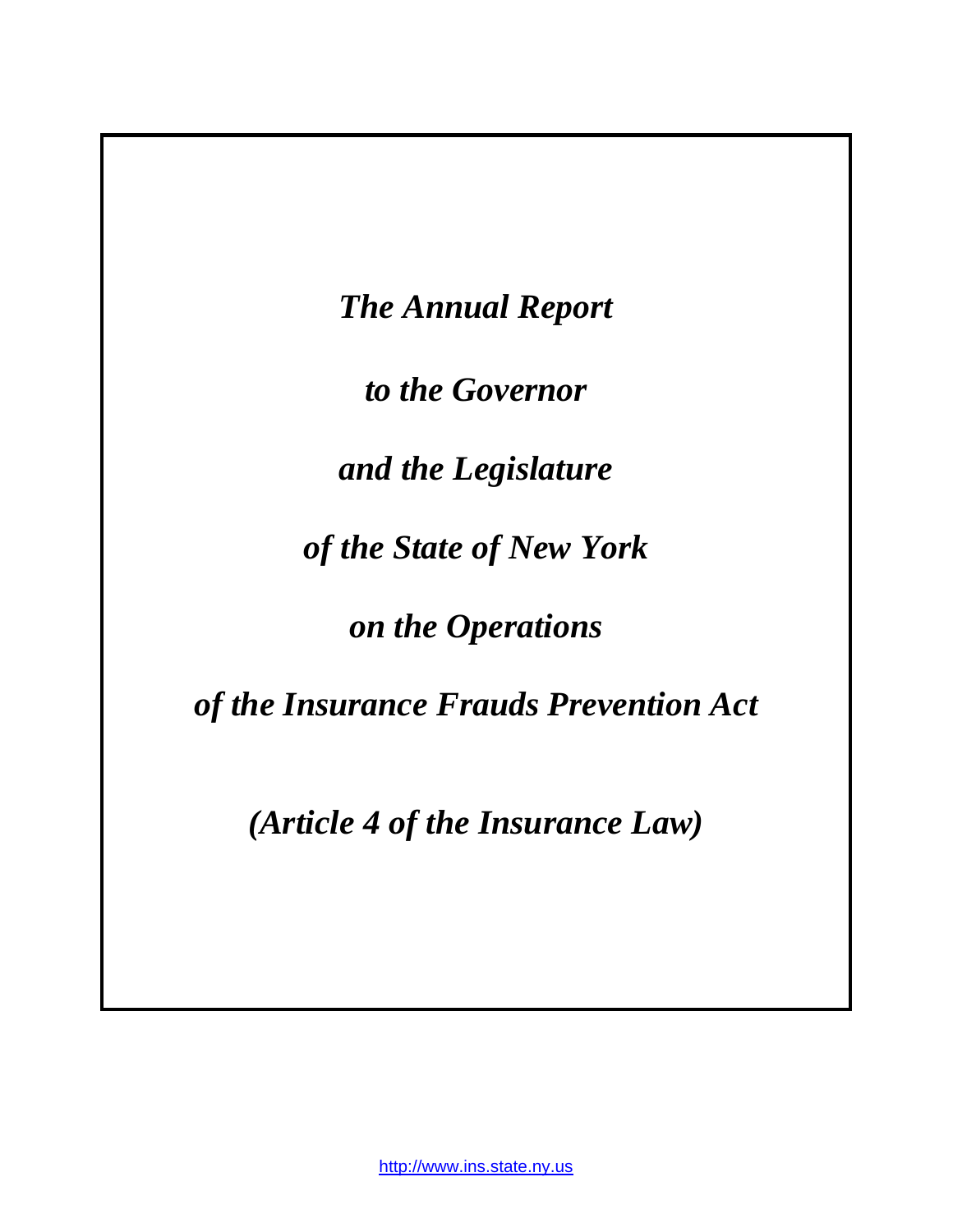# **Table of Contents**

**Page** 

| I.   |                                                     | 1                       |
|------|-----------------------------------------------------|-------------------------|
| П.   |                                                     | $\overline{2}$          |
| Ш.   | <b>Operational Overview</b>                         |                         |
|      |                                                     | 3                       |
|      |                                                     | 3                       |
|      |                                                     | $\overline{\mathbf{4}}$ |
|      |                                                     | $\overline{\mathbf{4}}$ |
|      |                                                     | 5                       |
|      |                                                     | 5                       |
|      |                                                     | 6                       |
|      | H. Fraud Prevention Plans/Public Awareness Programs | 6                       |
| IV.  | <b>The Year in Review</b>                           |                         |
|      |                                                     | 7                       |
|      |                                                     | 15                      |
|      |                                                     | 17                      |
|      |                                                     | 18                      |
|      |                                                     | 18                      |
|      |                                                     | <b>18</b>               |
|      |                                                     | 19                      |
| V.   | <b>Directions for 2006</b>                          |                         |
|      |                                                     | 19                      |
|      | B. Audits of Insurer Special Investigations Units   | 19                      |
|      |                                                     | 19                      |
| VI.  |                                                     | 21                      |
| VII. |                                                     | 23                      |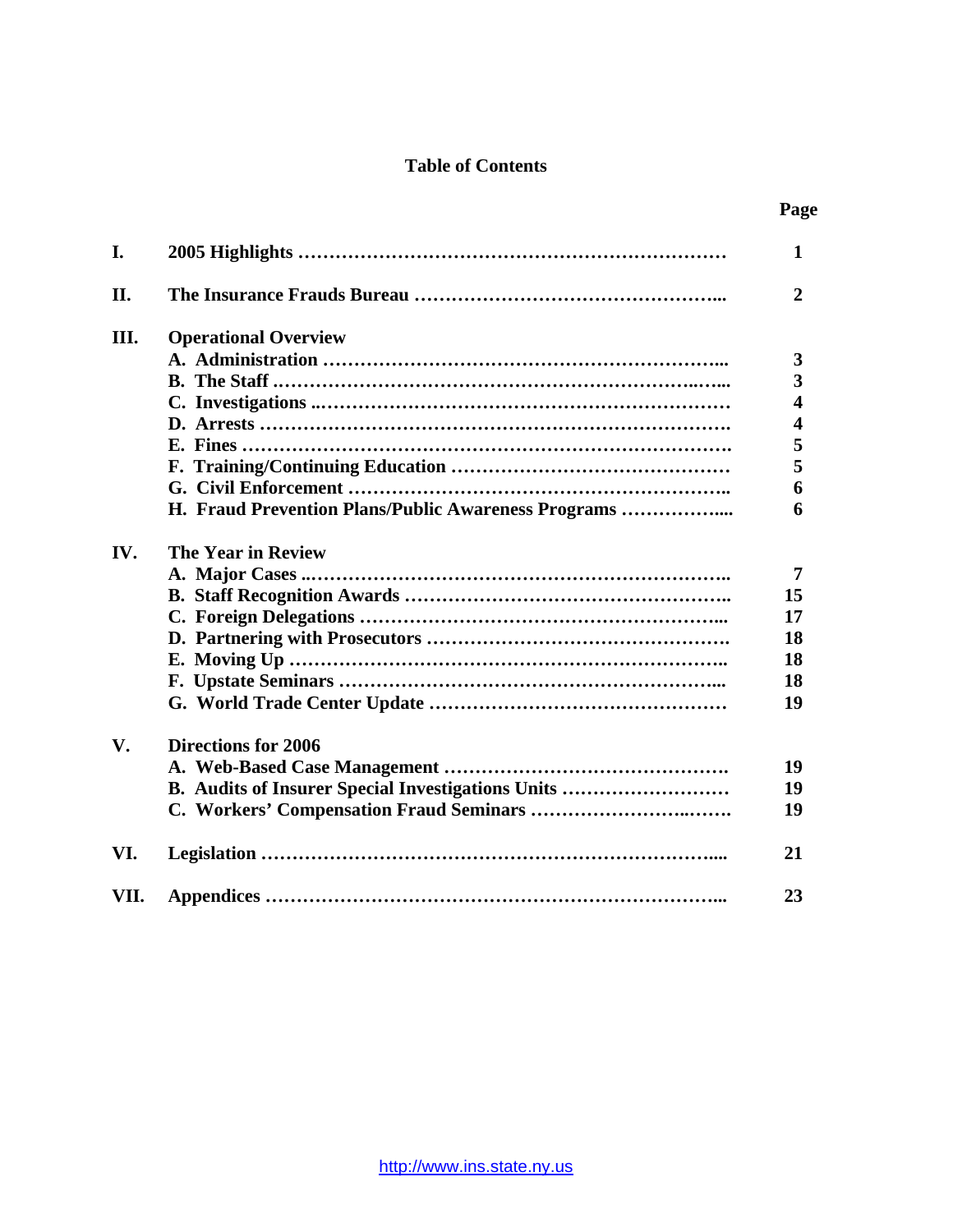# *I. Insurance Frauds Bureau 2005 Highlights*

*In October, six members of the Frauds Bureau's No-Fault Unit were part of a 15-member team that received a Governor's Office of Employee Relations 2005 Workforce Champions Award for their successful efforts in "Operation Auto Rates," a multi-faceted strategy to reduce auto premiums in New York State. New York drivers saved more than \$400 million in auto premiums.* 

*The Frauds Bureau recorded 753 arrests during 2005, with stepped-up collaborative law enforcement alliances on the federal, state and local levels.* 

*An investigation by the Frauds Bureau and other members of the Federal Health Care Task Force led to the arrest of 42 suspects in a frauds sweep that took place in both New York City and the Buffalo/Niagara area. The suspects, who have all pled to charges, were involved in a series of staged accidents in Western New York.* 

*The Frauds Bureau and the Queens District Attorney's Office shared an award from the New York State Police in recognition of their efforts in a three-year investigation called "Operation Crash Course." The case resulted in the arrest of 67 individuals and corporations for their participation in a major no-fault ring.* 

*The Frauds Bureau, in conjunction with the New York Insurance Association and the Workers' Compensation Board Inspector General's Office, conducted a seminar for the Business Council of New York State in October about application fraud, premium fraud and other problems associated with workers' compensation insurance. Based on feedback from the Council, a series of seminars is planned throughout 2006 to heighten the business community's awareness about workers' compensation fraud.* 

*The Frauds Bureau participated in a joint three-year investigation that led to the arrest or*  indictment of 6 corporations and 28 people, including four doctors and a dentist. As a result of *this investigation, a major medical mill in Westchester County that allegedly defrauded insurance companies of more than \$12 million was shut down.* 

*The National Insurance Crime Bureau presented a Certificate of Recognition to Senior Investigator Gary Anderson at their Annual Award Ceremony in December. He was honored for his efforts and commitment to the detection and prevention of insurance fraud.* 

*The Insurance Department for many years has welcomed foreign delegations to exchange ideas regarding insurance regulation. During 2005, members of the Frauds Bureau shared fraud-fighting techniques with groups visiting from Russia, Australia, Korea, Central Asia, India and China.*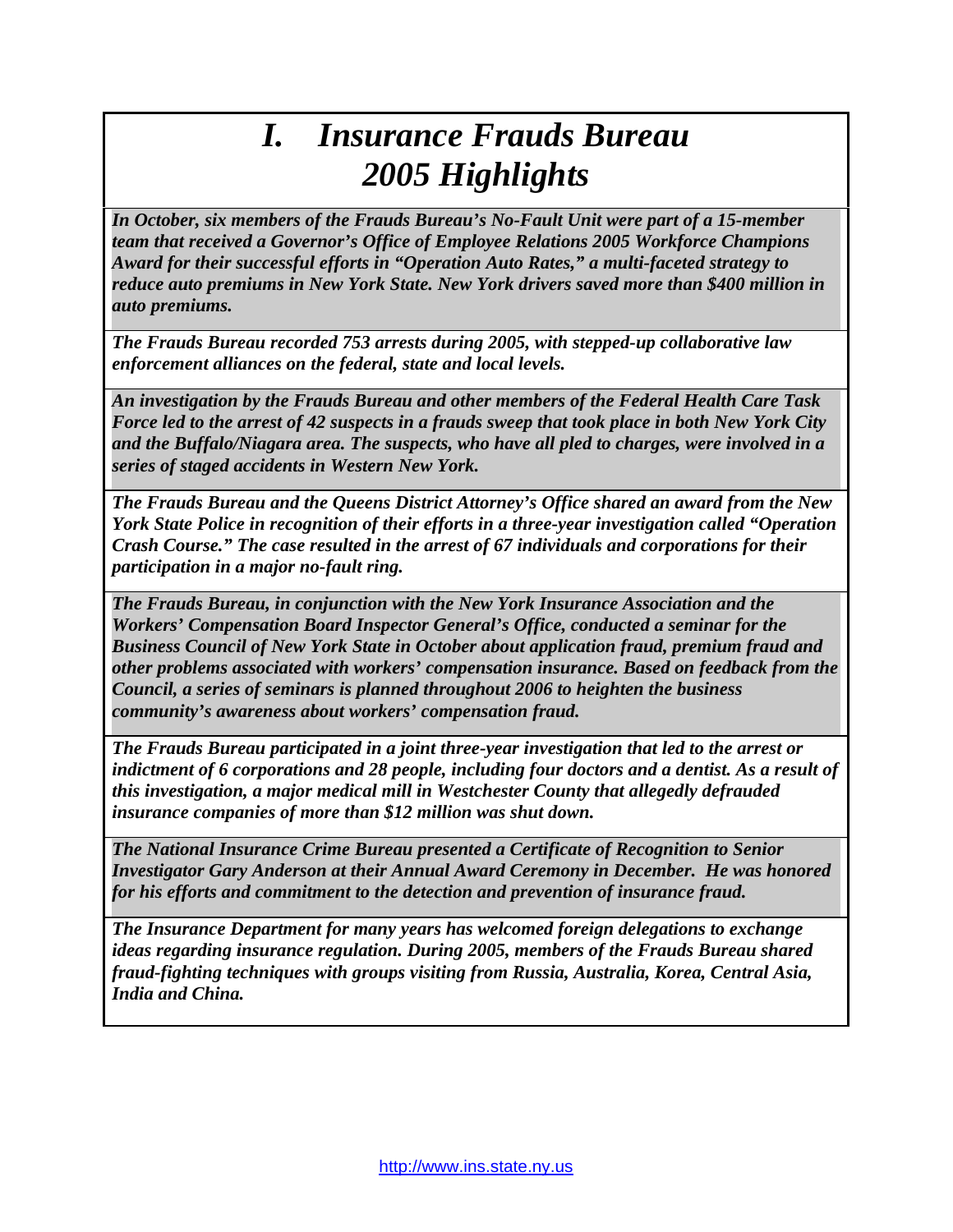## *II. The Insurance Frauds Bureau*

Team building has long been a hallmark of the Frauds Bureau and the tradition continued in 2005. Collaborative law enforcement alliances with agencies on the federal, state and local levels resulted in successful investigations, arrests and convictions throughout the State over the past year.

• **Attorney General as Special Prosecutor –** In 2001, Governor Pataki appointed the Attorney General as Special Prosecutor for insurance fraud on the State level and directed the Insurance Department to authorize the Special Prosecutor to undertake investigations and prosecutions directly. Since that time, Frauds Bureau investigators and the AG's no-fault team have met regularly and developed a strategy for partnership and cooperation in the investigation of auto insurance fraud cases.

The Frauds Bureau and the AG's Office teamed up in a number of investigations during the past year. A major joint investigation led to the arrest in November of two doctors, a lawyer and five other defendants on charges of enterprise corruption, money laundering and insurance fraud for their participation in a no-fault fraud scheme in Queens. This case and many other significant investigations conducted during 2005 are summarized in Section IV of this Report.

• **Other Multi-Agency Investigations** – The statewide approach the Bureau takes in combating insurance fraud was reflected in the number of joint investigations conducted during 2005. Bureau staff worked with district attorneys' offices and local police and fire departments from one end of the State to the other. We also teamed up with the State Insurance Fund, the Workers' Compensation Fraud Inspector General's Office, the Department of Motor Vehicles, the New York Auto Insurance Plan and the State Police to thwart those who would commit insurance fraud of all types. In addition, we partnered with the U.S. Postal Inspector's Office, the U.S. Departments of Labor and Education and the Bureau of Alcohol, Tobacco, Firearms and Explosives on the federal level.

In one such joint investigation, 15 suspects – including four doctors, a dentist, a psychologist and an acupuncturist – and six companies were indicted for their roles in a no fault scam that defrauded more than 60 insurers of millions of dollars in fraudulent billings over a ten-year period. The Frauds Bureau pooled resources with the Manhattan and Brooklyn DAs' Offices, the NYPD's Fraudulent Accident Investigation Squad and its Transit Bureau, New York City Transit's Special Investigations Unit, the National Insurance Crime Bureau, the New York State Department of Education's Office of the Professions, Chase Manhattan Bank and the Special Investigations Units of both GEICO and St. Paul Travelers Insurance Companies in this 18-month-long investigation.

• **Task Force/Working Group Participation** – The Frauds Bureau is an active participant in numerous task forces and working groups designed to foster commitment, cooperation and communication among the many agencies across the State that share similar goals. Participation provides opportunities for information sharing, networking and honing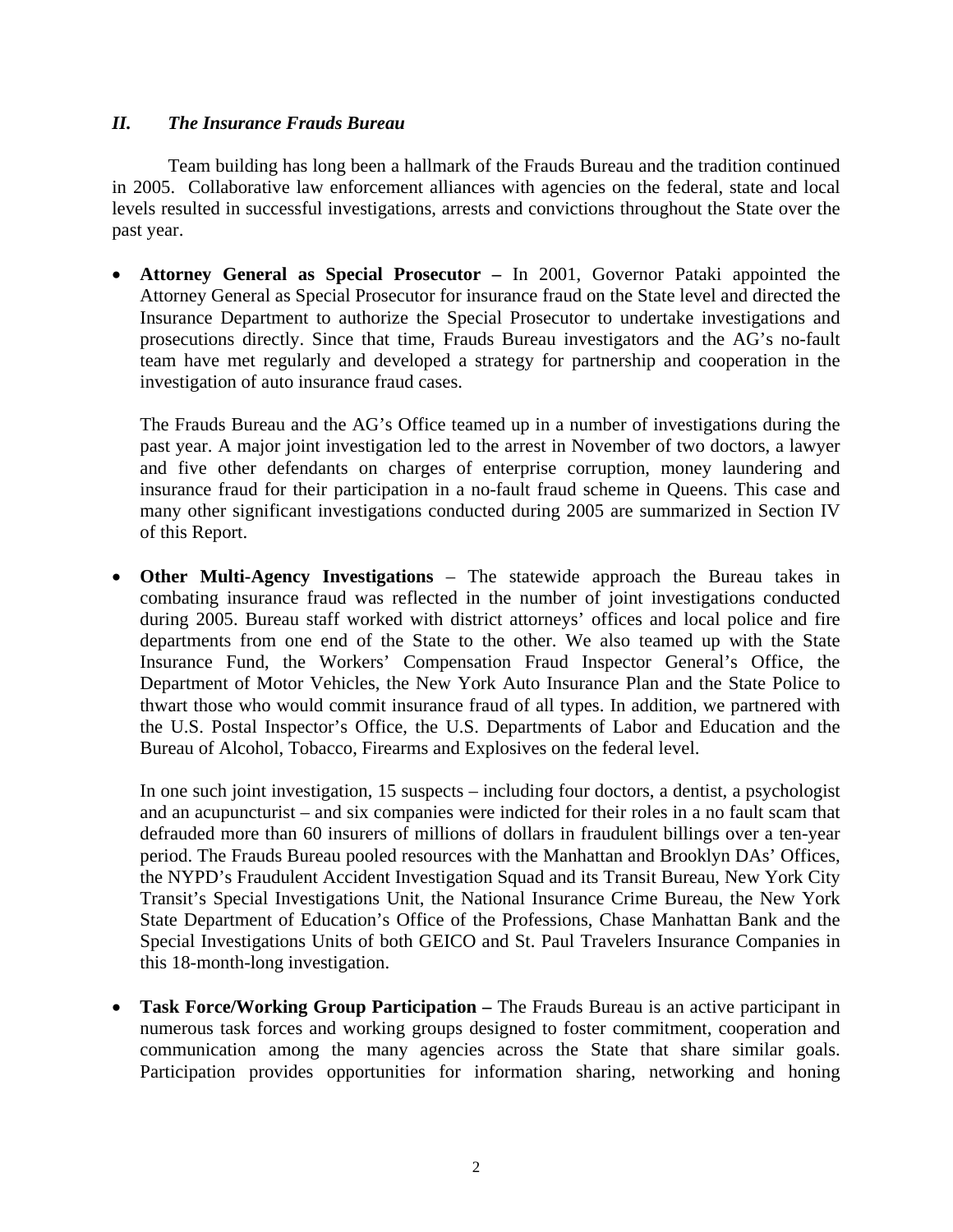investigative skills. Among the groups in which Bureau staff participated during 2005 are the following:

The Brooklyn Automobile Insurance Task Force The Rockland County Auto Crime Task Force The Nassau County Auto Insurance Fraud Task Force The Western District of New York Health Care Task Force The Capital District Auto Crime Task Force The Capital District Health Care Fraud Working Group The Capital District Federal Financial Crime Task Force The Central New York Financial Crimes Task Force The Monroe County Auto Crime Task Force The Onondaga County Auto Crime Task Force The Rochester Arson Task Force The Western New York Inter-County Arson Reduction Usernet System (Project ICARUS)

#### *III. Operational Overview*

#### **A. Administration**

The Frauds Bureau was established by an act of the Legislature in 1981 as a law enforcement agency within the New York State Insurance Department. The Bureau's primary mission is the detection and investigation of insurance fraud and the referral for prosecution of persons or groups that commit acts of insurance fraud. The Bureau is headquartered in Manhattan, with seven additional offices across the State: Brooklyn; Mineola; Buffalo; Rochester; Syracuse; Oneonta and Albany. A full list of office locations, including addresses and telephone and fax numbers appears in the Appendices to this Report.

#### **B. The Staff**

The Director is responsible for all Bureau operations. The Deputy Director and the Deputy Director/Counsel report to the Director. In addition, the Bureau's Assistant Director of Research reports to the Director and the Deputy Director; and the Training Office reports to the Chief Investigator.

Bureau staff consists of 34 investigators organized into six specialized units – Arson, General, Medical, Organized/No-Fault/Auto, Upstate and Workers' Compensation. Each unit is headed by a Deputy Chief Investigator. General oversight of the investigative staff is the responsibility of the Chief Investigator with the assistance of two newly appointed Assistant Chief Investigators.

A Statewide Auto Coordinator monitors patterns and trends in auto insurance fraud, coordinates investigative efforts throughout the State and acts as a liaison with other states on auto-related fraud issues. He also provides technical assistance to district attorneys who have received grants to establish auto fraud units. This grant program is overseen by the New York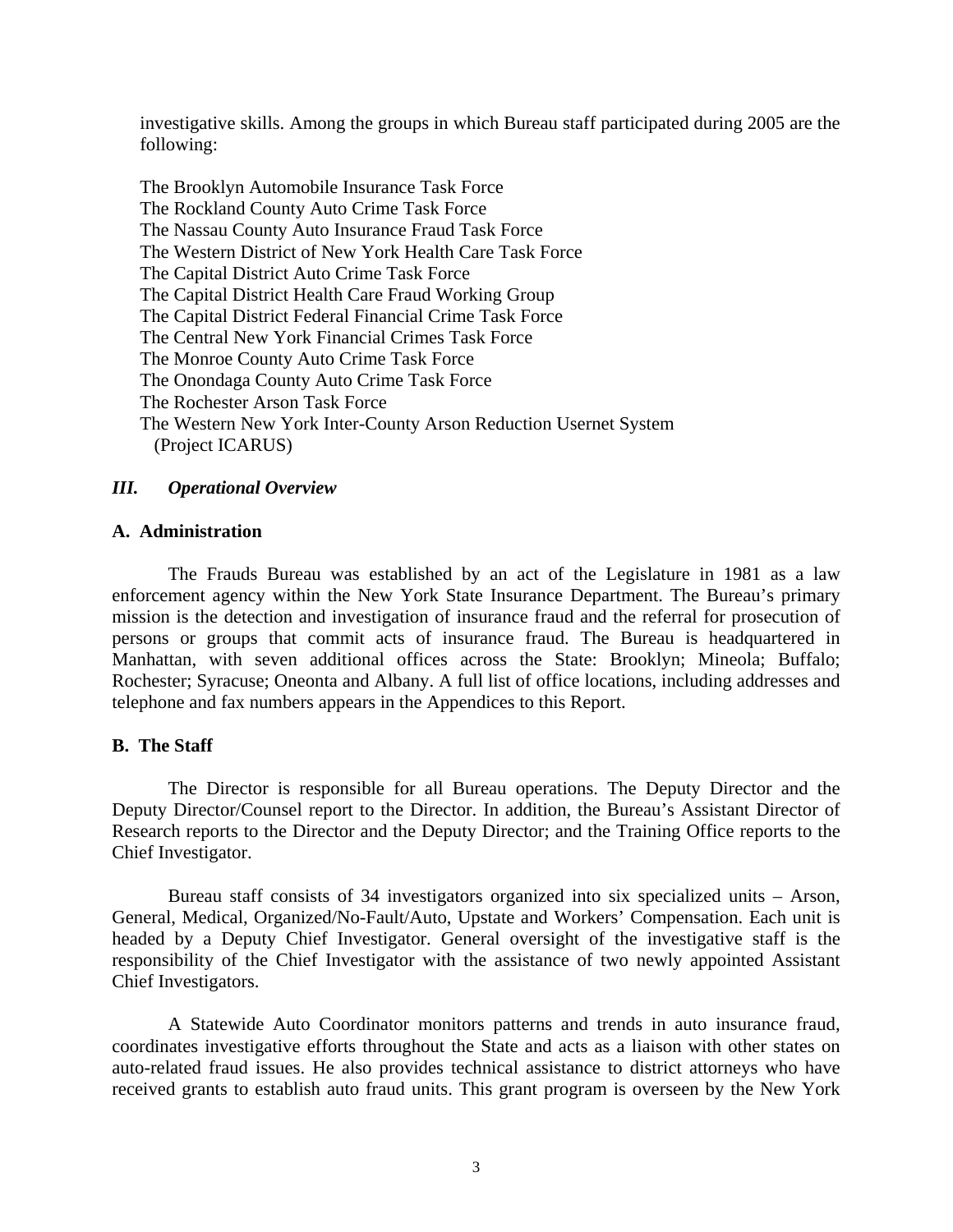State Division of Criminal Justice Services (DCJS). Moreover, as Quality Control Officer, he is responsible for the quality of the Bureau's files, recordkeeping and case management statewide.

In addition, the Bureau has a staff of insurance examiners that includes a Senior Examiner and an Examiner who work under the supervision of a Principal Examiner. The Bureau also has four support staff members who report to the Secretary to the Director.

#### **C. Investigations**

The Frauds Bureau received 25,945 reports of suspected fraud in 2005. Of that total, 25,112 were received from licensees required to submit such reports to the Department, and 833 were received from other sources, e.g., consumers and anonymous tips. A total of 1,179 new cases were opened for investigation during 2005. At the same time, investigations continued in numerous cases opened in prior years.

During 2005, the Bureau referred 224 cases to prosecutorial agencies for criminal prosecution and another 27 for civil settlement or referral to the Department's Office of General Counsel for civil proceedings. A table showing the number of fraud reports received and investigations initiated in 2005 versus data for the five prior years is included in the Appendices to this Report.

#### **D. Arrests**

Frauds Bureau investigations led to 753 arrests for insurance fraud and related crimes during the past year. Many of these investigations dealt with sophisticated conspiracies involving medical clinics, doctors and other health care professionals who prescribe unnecessary treatments and tests or bill for services never rendered and attorneys who file bogus bodily injury claims. Such investigations are complex and labor intensive and require a high degree of teamwork and cooperation among Frauds Bureau investigators, insurers, law enforcement and prosecutors.

A case in point involved a three-year investigation by the Westchester County DA's Office, the Frauds Bureau, the NYPD, the State Police, the New Jersey Attorney General's Office, the Yonkers and Westchester County Police Departments and numerous insurers that led to the arrest or indictment of six corporations and 28 people, including four doctors and a dentist. As a result of this multi-agency effort, a major medical mill in Westchester County that allegedly defrauded insurance companies of more than \$12 million was shut down.

In another instance, the Monroe County Auto Crimes Task Force was established in conjunction with a Division of Criminal Justice Services grant. The goal of the Task Force, which is headed up by the Monroe County DA's Office and includes members of the Frauds Bureau, the State Police, the Monroe County Sheriff's Department, the Rochester Police Department and a number of suburban police departments and the Department of Motor Vehicles, was to tackle the problem of auto-related crime and insurance fraud head on. As part of the Division of Criminal Justice Services' comprehensive crime-fighting program known as "Operation Impact," investigators flooded neighborhoods on random nights during April, June,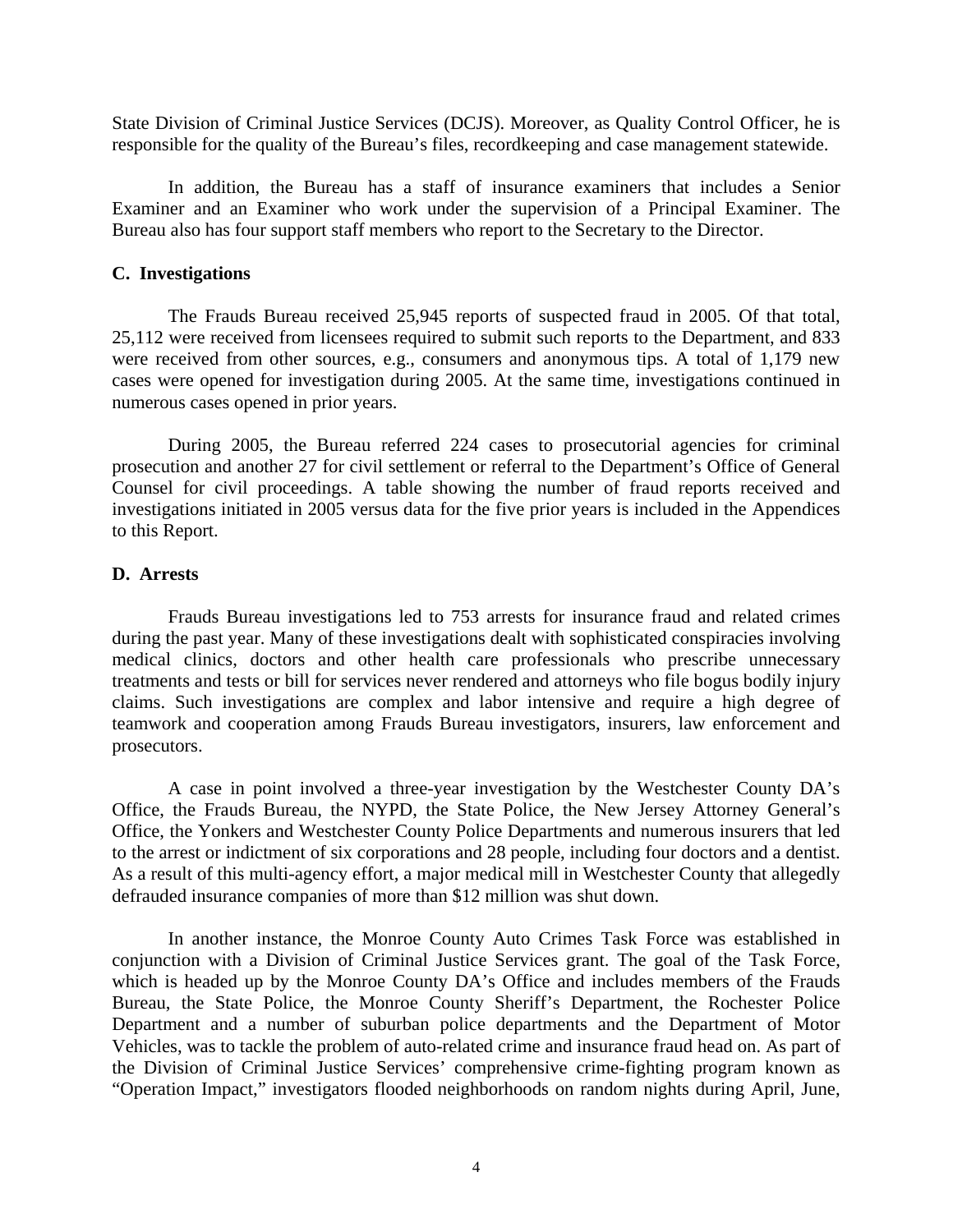October and November 2005 and using new high-tech equipment scanned a total of 115,000 auto license plates. As a result of this Operation, 24 stolen vehicles valued at more than \$112,000 and 19 stolen license plates were recovered, 23 criminal arrests were effected and 897 summonses were issued, many of them for insurance violations. This investigation is ongoing.

These collective endeavors and the many like them that the Frauds Bureau was involved in during 2005 have had a major impact in reducing insurance fraud in New York State.

#### **E. Fines**

Bureau activities led to stiff fines against 109 individuals who were sentenced to more than \$5.8 million in court-ordered restitution in 2005. Individuals made voluntary restitution totaling \$260,835 in 12 cases during the year. In another 41 instances, insurers achieved savings of \$410,125 in connection with fraudulent claims under investigation by Bureau staff.

The Governor and the Legislature have provided the support that has enabled the Bureau to join with members of the insurance industry and law enforcement agencies on the federal, state and local levels to form a cohesive team to combat insurance fraud throughout the State.

#### **F. Training/Continuing Education**

Investigators new to the Bureau participate in an Entry-Level Training Program. In addition, investigators take part in the Bureau's In-Service Training Program. Both programs – developed and administered by the Bureau's Training Officer – comply with the standards and curriculum established for professional police officers by the Bureau of Municipal Police of the New York State Division of Criminal Justice Services (DCJS). Frauds Bureau investigators are seasoned professionals with extensive law enforcement experience and often exceed these high standards of performance.

In his capacity as a Certified Firearms Instructor, the Bureau's Training Officer provides investigators both upstate and downstate with appropriate instruction in firearms proficiency and safety. While certification in firearms proficiency is required by the DCJS on an annual basis, all Frauds Bureau investigators must recertify semi-annually, demonstrating the importance the Bureau attaches to the responsibility of carrying and using firearms.

The Training Officer and other members of the investigative staff provide training for local police and fire units, prosecutors, insurers and others. Training was conducted for recruits at a number of police departments around the State during the past year, including three sessions at the New York City Police Academy that were attended by 2,220 recruits. A training session scheduled for December 22 that would have included more than 500 recruits was cancelled. A citywide transit strike made it necessary for NYPD personnel, including recruits, to work on patrol. The Bureau has placed great emphasis on the training of police recruits because police officers are often the first responders to auto accidents and other emergency situations and their ability to recognize insurance fraud can be critical to an investigation.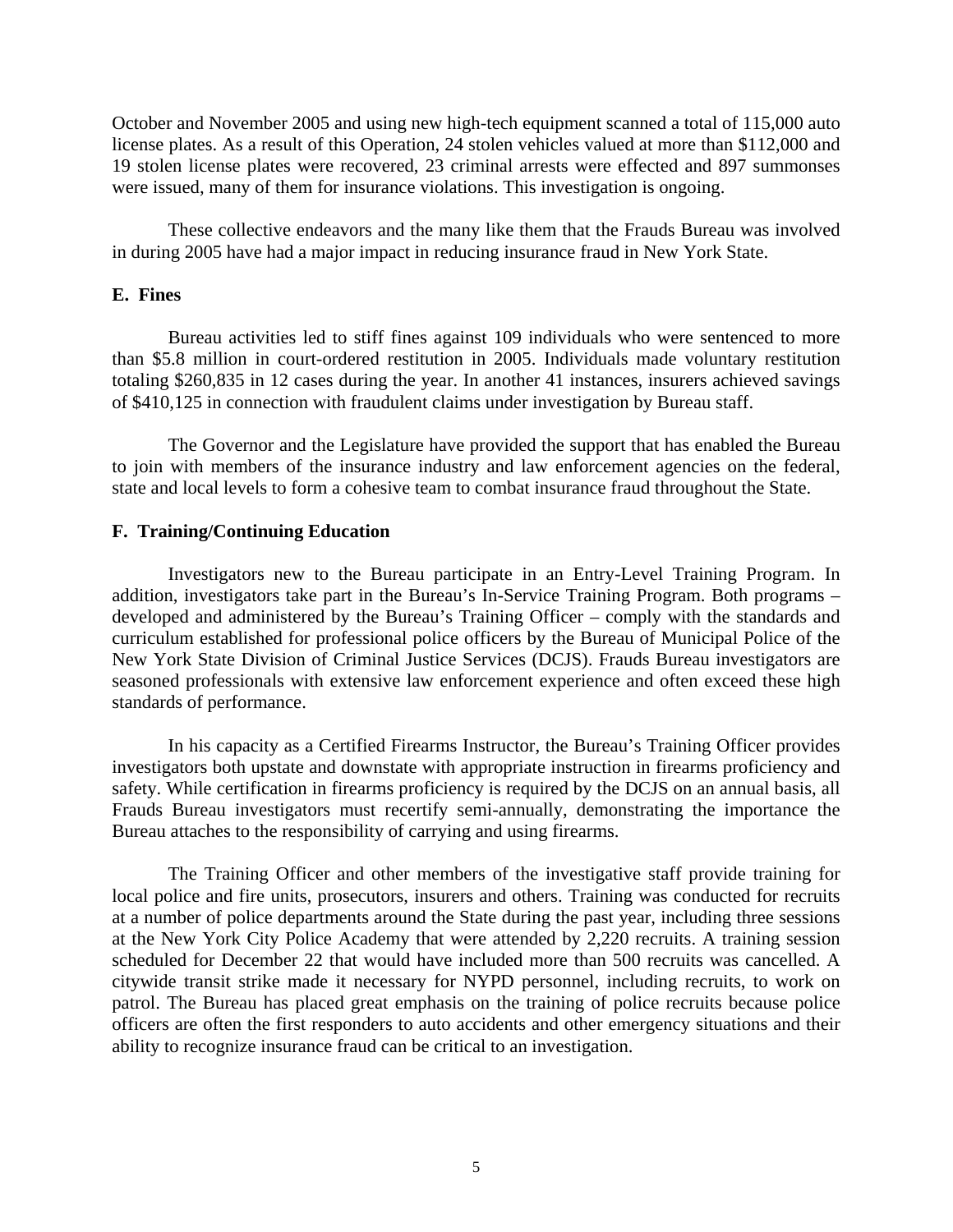Investigators, examiners and support staff regularly attend career development seminars and training programs to increase their proficiency in computer skills, management techniques and problem-solving methods. During 2005, Bureau staff took advantage of many of the educational opportunities offered by the American Management Association, the Middle Atlantic-Great Lakes Organized Crime Law Enforcement Network, the High Intensity Drug Trafficking Area and the New York Anti Car Theft and Fraud Association, among others. Moreover, the Department offers its employees educational courses in defensive driving, sexual harassment prevention and appreciating cultural diversity.

#### **G. Civil Enforcement**

Section 403 of the New York Insurance Law, passed by the Legislature and signed into law by the Governor in 1992, authorizes the Insurance Department to impose civil penalties up to \$5,000 plus the amount of the claim on individuals who commit fraudulent insurance acts. In addition, under the provisions of Section 2133 of the Insurance Law, the Department is permitted to levy a fine of up to \$1,000 for possession of a fraudulent automobile insurance identification card and up to \$5,000 for each additional card possessed. These provisions of the Insurance Law give the Bureau the authority to impose sanctions in cases where the monetary value is not sufficient to justify criminal prosecution, or in which the extremely high burden of proof required in criminal cases cannot be met.

#### **H. Fraud Prevention Plans/Public Awareness Programs**

The Second Amendment to Regulation 95 requires all insurers that meet certain criteria to submit to the Department a Fraud Prevention Plan that includes establishing a Special Investigations Unit (SIU) to be responsible for the investigation of cases of suspected fraud and for implementation of fraud prevention and reduction activities. At year-end, 141 Plans were on file. A complete list of plans on file with the Frauds Bureau as of 12/31/05 appears in the Appendices to this Report

The Second Amendment to Regulation 95 also includes a requirement that insurers develop a public awareness program focused on the cost and frequency of insurance fraud and methods by which the public can prevent it. The programs must be geared to reach a wider audience than an insurer's policyholders. Toward that end, the New York Alliance Against Insurance Fraud, a coalition of more than 100 insurers that write property/casualty, life, health and disability insurance in New York, carries out major advertising campaigns using newspapers, radio and television to target insurance consumers. In addition, the National Health Care Anti-Fraud Association, as well as several individual insurance companies, have ongoing programs to heighten awareness and reduce public tolerance of insurance fraud. As a result, these anti-fraud messages reach millions of New Yorkers during the course of the year. One measure of the success of these campaigns is the volume of calls to the Bureau's frauds hotline. Such calls averaged 43 a week during 2005.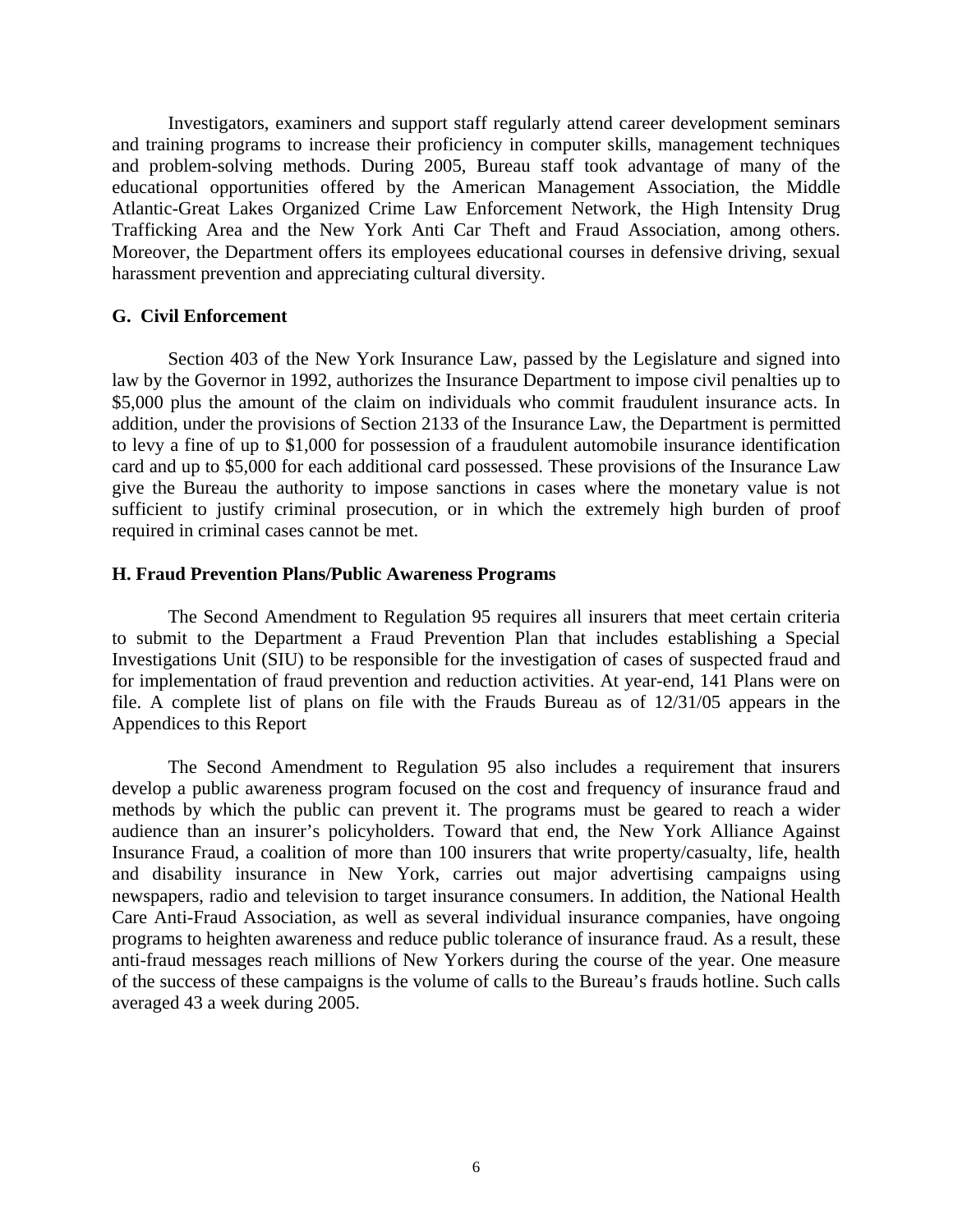## *IV. The Year in Review*

## **A. Major Cases**

The Frauds Bureau was involved in a number of multi-agency investigations during 2005, as well as arrest sweeps conducted both upstate and downstate. These operations, in addition to the day-to-day investigations conducted by Frauds Bureau investigators, contributed to the total number of arrests for the year. Some of these cases are summarized below.

## **January**

# **NO ACCIDENT**

• This defendant was accused of conspiring to destroy a building co-owned by him and another person for the purpose of collecting an insurance settlement. The indictment charged that in March 2002, he offered a third party \$10,000 to set fire to the property and "make it look like an accident." He filed a claim with Farmers Insurance Company, including a Property Loss Statement and Proof of Loss which he transmitted to the insurer by facsimile, thus the charge of wire fraud. An investigation by the Frauds Bureau and the Bureau of Alcohol, Tobacco, Firearms and Explosives found that he used the insurance proceeds to pay off the bribe.

## **REAR-ENDED**

• An investigation by the Frauds Bureau and the Suffolk County DA's Insurance Crimes Bureau led to the arrest of a Brooklyn man who, while working in concert with two others previously arrested in this case, allegedly caused an auto accident on the Long Island Expressway. This defendant, the driver of a 1997 Lincoln Town Car, allegedly stopped short, causing another car to hit his car in the rear. He and his two passengers were taken to a local hospital for treatment for which OneBeacon Insurance Company paid out more than \$24,000 in no-fault and property damage benefits.

# **MOTORCYCLE GANG**

• A motorcycle theft and fencing ring comprised of 16 individuals – including fences, locators and "steal men" – that allegedly stole more than 81 imported motorcycles valued at more than \$1 million – was shut down following a nine-month undercover sting operation. The investigation began in March 2004 when a motorcycle owner reported to the NYPD that he recognized parts of his motorcycle, which had been stolen from his driveway, being offered for sale on e-Bay. The NYPD's Auto Crime Division launched a wider investigation in conjunction with the Queens DA's Organized Crime and Rackets Bureau and the Frauds Bureau. The defendants were accused of burglarizing homes and stealing motorcycles in New York, New Jersey and Connecticut. The steal men drove or hauled the motorcycles by van to garages in Queens where they were chopped up, identification numbers on the parts were altered, the parts were photographed for Internet sale, and then packaged for shipment to purchasers from Ohio and California, as well as Italy, Spain and Australia. Investigators executed eight court-authorized search warrants on October 20-21, 2004 at the Queens garages and at the homes of four of the defendants and recovered \$169,000 in cash, several computers that allegedly contained records of the ring's Internet sales, numerous stolen motorcycle engines and other parts, two stolen cars and tools used to dismantle vehicles and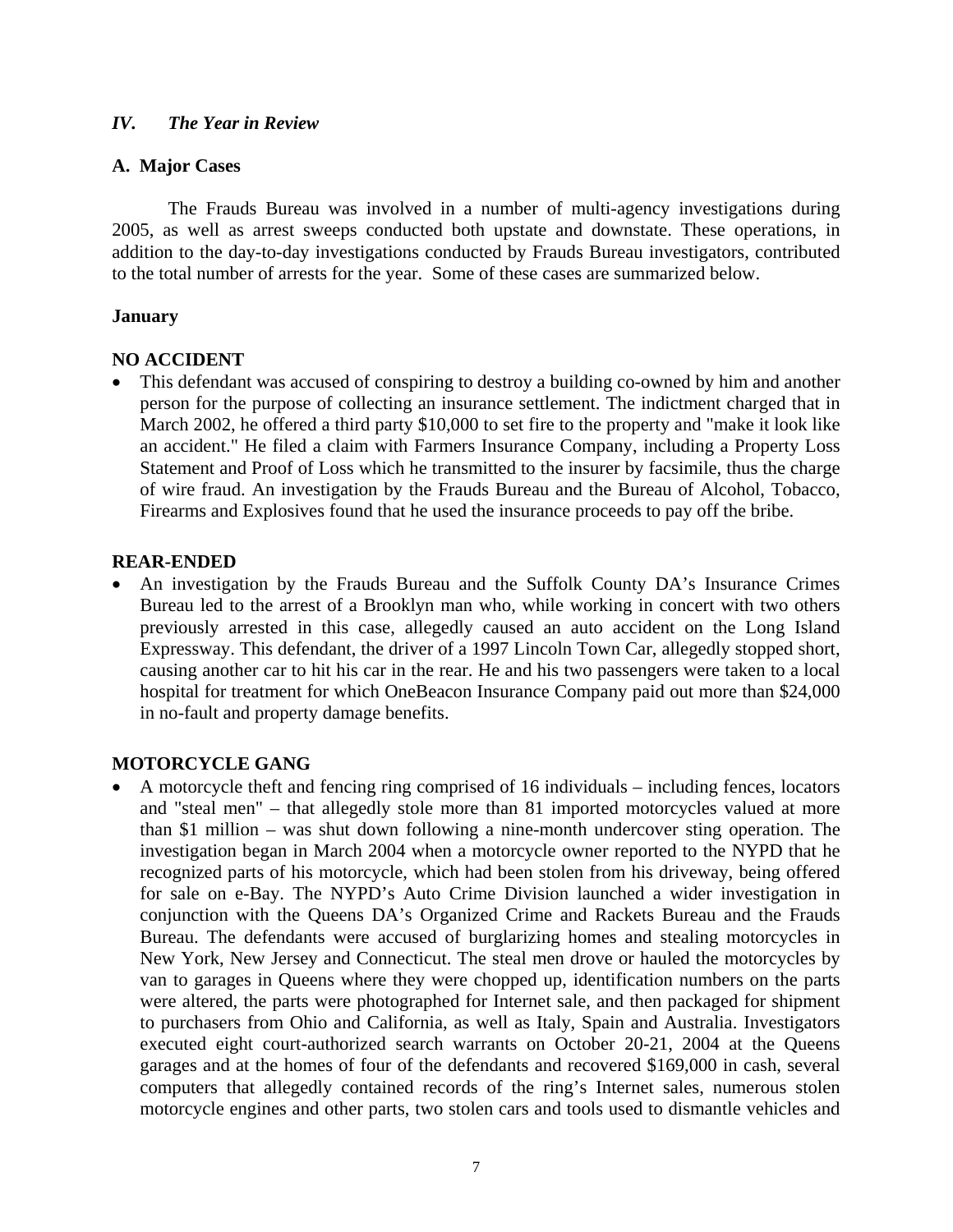alter their identification numbers. In addition, NYPD detectives coordinated with investigators in Ohio and California for the execution of 15 "Sneak and Peak" search warrants which allowed law enforcement officers to covertly open packages containing stolen engines shipped by the alleged fences, photograph the contents and their identification numbers, reseal the packages and forward them to their intended destinations, enabling the investigation to continue.

# **February**

# **WELL ABLE**

• A Rome, NY, man began collecting disability benefits after sustaining a work-related injury in 1987. On numerous occasions over the intervening years, he submitted documents to the State Insurance Fund stating that he was not employed in any capacity and was not receiving any income other than his disability benefits. However, an investigation by the Frauds Bureau, the State Insurance Fund and the Workers' Compensation Fraud Inspector General's Office uncovered evidence that he had returned to work and as a result received nearly \$11,600 in benefits to which he was not entitled.

# **A COUPLE OF FRAUDSTERS**

• A Pennsylvania couple was accused of collecting premiums and issuing fraudulent auto insurance identification cards and bogus insurance policies to hundreds of unsuspecting victims in the Orange County area who subsequently had their policies canceled for nonpayment of premiums. The couple pocketed most of the money they took in. The Frauds Bureau, the New York Auto Insurance Plan and the State Police pooled resources in the investigation that led to the arrests. An Orange County grand jury indicted the pair after hearing testimony from the victims.

# **ABSENT**

• An investigation by the Frauds Bureau and the Suffolk County DA's Insurance Crime Bureau led to the arrest of a Russian native who is suspected of participating in a no-fault fraud ring on Long Island. Investigators apprehended the defendant at Kennedy Airport as he was about to flee the country. He participated in a number of staged accidents and then filed phony no-fault insurance claims. The specific case he was charged in involved a rear-end collision on Long Island's Sagtikos Parkway in December 2001. The defendant's nephew, also arrested but not charged, claimed to be the driver and the defendant the passenger. In reality, the nephew was the passenger and the defendant was not even in the car.

# **March**

# **FRAUDULENT BILLINGS**

• Fifteen suspects – including four doctors, a dentist, a psychologist and an acupuncturist – and six companies – including a medical billing firm, a psychologist's office, an acupuncture clinic and three medical clinics – were indicted for participating in a no-fault insurance scam that fraudulently billed New York City Transit, which is self-insured, and a number of private insurance companies for medical services that were never rendered. An investigation conducted by the Frauds Bureau, the Manhattan and Brooklyn DAs' Offices, the NYPD's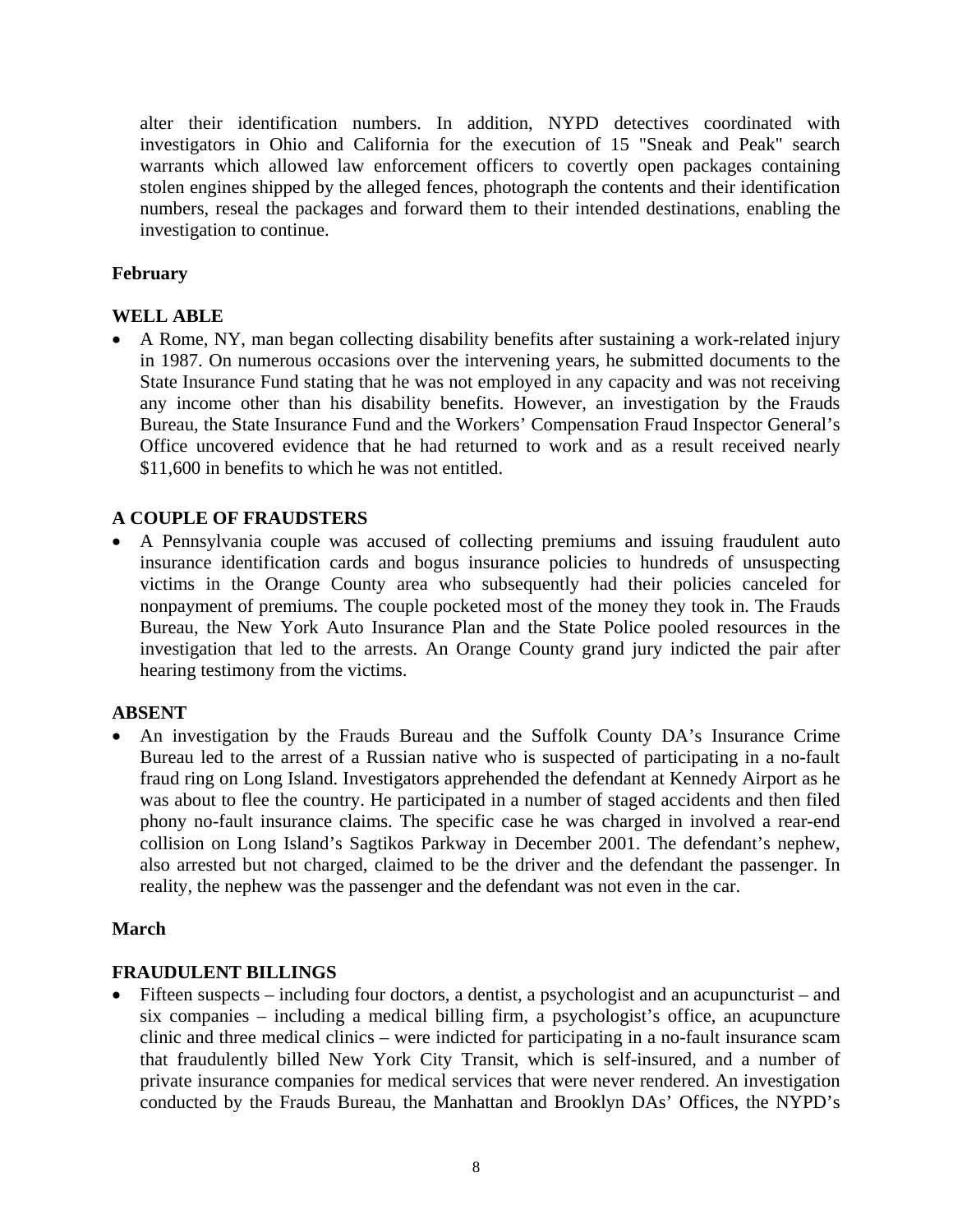Fraudulent Accident Investigation Squad and its Transit Bureau, New York City Transit's Special Investigations Unit, the National Insurance Crime Bureau, the New York State Department of Education's Office of the Professions, Chase Manhattan Bank and the Special Investigations Units of both GEICO and St. Paul Travelers Insurance Companies led to the indictments. Investigators who worked undercover on this 18-month-long investigation discovered that the defendants submitted three types of fraudulent claims – billings for services that were not provided, billings that were upcoded in order to obtain a higher reimbursement rate and billings for services for dates on which the undercover investigators had not been seen or treated. More than 60 insurers were defrauded of millions of dollars in those fraudulent billings over a ten-year period and the Manhattan DA's Office initiated a forfeiture action in which the court has frozen more than \$3 million in assets.

# **SEVEN CAUGHT**

• An investigation by the Frauds Bureau, the Brooklyn DA's Office, the Workers' Compensation Board, New York City Transit, the U.S. Department of Labor and the U.S. Postal Inspector's Office led to the takedown of seven suspects who collected workers' compensation benefits for work-related injuries while taking on jobs, or in one case, performing extensive physical activity on house repairs. Six defendants were arrested and an arrest warrant was issued for the seventh. Among those charged in this case were two New York City bus drivers and a detective assigned to New York City Transit.

## **BURNT COFFEE**

The owner of a coffee shop in Buffalo, NY, was rescued by the Buffalo Fire Department from a fire that completely destroyed his business. An investigation by Buffalo fire investigators revealed that gasoline was used to set a fire on the first floor of the restaurant and an additional fire was set in an employee's car at the rear of the building. An expanded investigation by the Frauds Bureau and the Buffalo Police and Fire Departments revealed that the defendant had purchased three insurance policies within 30 days of the fire  $-$  a \$15,000 policy on personal property with New York Central Mutual Fire Insurance Company, a \$25,000 policy with Selective Insurance on business property and a \$250,000 policy with Michigan Millers for the business. The defendant was charged with arson in both fires. However, because he had not yet submitted claims to his insurance carriers, he was not charged with insurance fraud.

# **April**

# **FORMER STATE TROOPER**

• A former New York State Trooper began collecting workers' compensation benefits after being classified permanently disabled due to a work-related injury. He subsequently submitted reports to the State Insurance Fund stating that he was unable to work. In addition, on two occasions he gave sworn court testimony that he knew contained materially false information about the status of his employment. An investigation by the Frauds Bureau and the State Fund uncovered evidence that the suspect is the owner of several businesses in the Liberty/Monticello area. If convicted of the charges, he faces up to 15 years in state prison.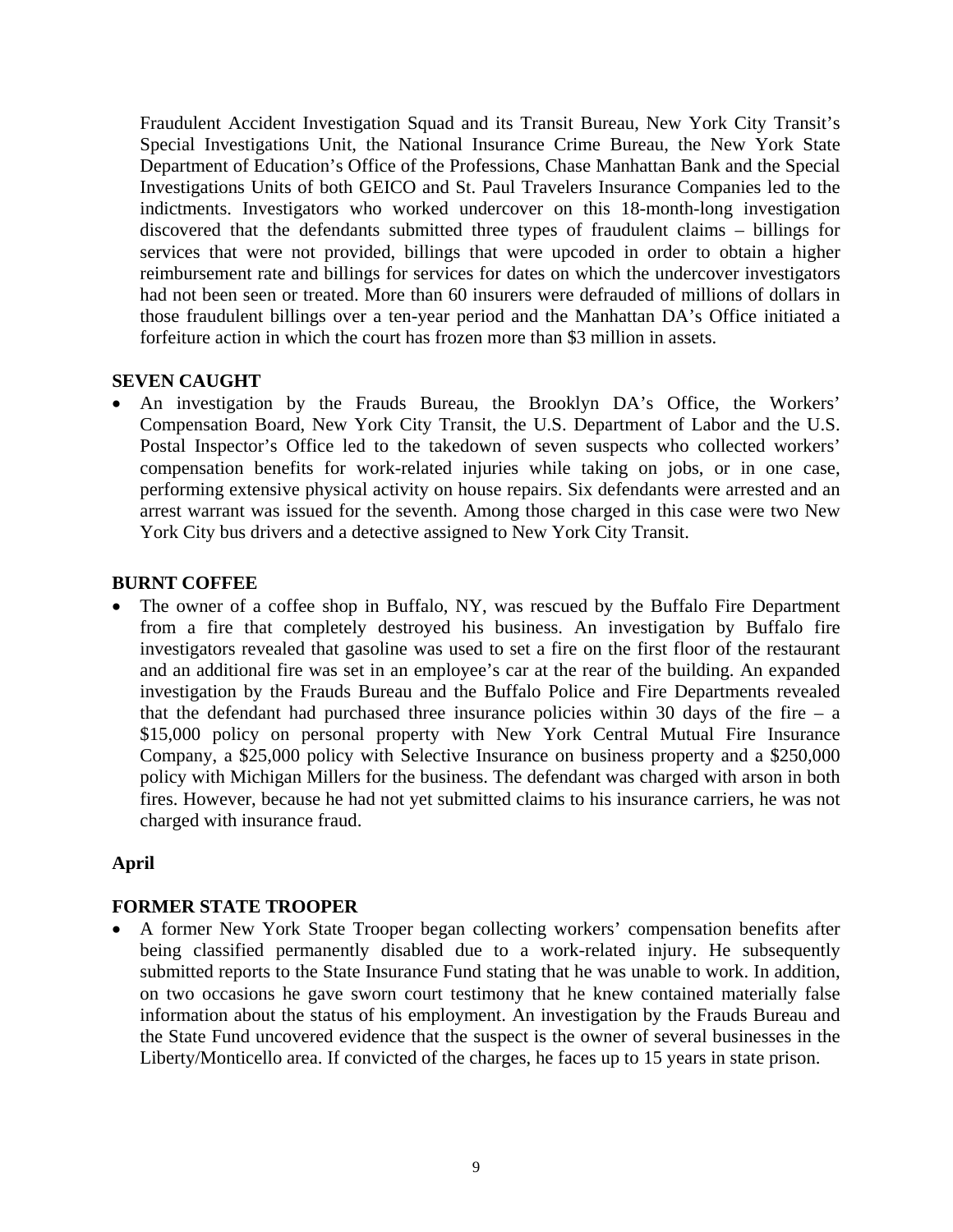## **MOVEABLE DATES**

• An upstate waitress filed a claim with Progressive Insurance Company stating that her car sustained extensive damage as a result of an accident on 12/5/04. Progressive issued a check for \$3,784 to cover the damage. In the course of an investigation, Frauds Bureau investigators discovered that the accident had actually occurred on 9/23/04. However, the suspect did not have any insurance coverage at that time. So she subsequently purchased a policy and falsely reported the date of the accident as 12/5/04 when the coverage was in place.

# **LOG JAM**

• The co-owners of a logging company were arrested on charges of conspiring to falsely report to the Oswego County Sheriff's Department in December 2001 that a 1992 Timberjack 450B logskidder valued at \$41,000 was stolen from the woods near their business in Oswego County. One of the defendants then filed a claim with Peerless Insurance Company which issued a check for \$39,650 for the replacement value of the machine. However, during an investigation by the Frauds Bureau, the logskidder was recovered where the defendants had hidden it.

# **May**

# **ARSON**

• On May 11, 2005, a Brooklyn woman reported that her 1999 Nissan Altima was stolen from the street near her home and filed a claim with Allstate Insurance Company for the loss. At 11:50 p.m. that same night, the New York City Fire Department responded to a vehicle fire in another section of Brooklyn. That car was subsequently identified as the "stolen" Nissan Altima. The Fire Marshals were called in for further investigation and determined that the fire was incendiary. Further investigation by the Frauds Bureau and the FDNY revealed that the woman owned the car, paid the insurance premiums but never drove the car. The driver was actually the owner's granddaughter who arranged for a friend to set fire to the car without the knowledge of her grandmother. During an interview, the granddaughter admitted that she had arranged for the disposal of the car for the insurance settlement which would have been far more than she would have received if she had sold or traded the car.

## **"GIVE-UPS"**

• A two-year investigation conducted jointly by the Frauds Bureau, the U.S. Attorney's Office, the State Police, the Buffalo and Cheektowaga Police Departments and the SIUs of eight insurance companies that were victims of the fraud led to the arrest of ten suspects accused of giving up their autos to a Lackawanna man to be totaled by fire or other means in order to obtain the insurance settlements. The "give-ups" took place between April 2000 and June 2003 and the eight insurers paid out more than \$105,000 for the losses. Nine of the cars have been recovered.

## **UNDERCOVER "BUY"**

• During an investigation by the Frauds Bureau and the NYPD's Auto Crime Division, an undercover investigator paid \$400 for auto insurance coverage and was issued an auto ID card. The investigation subsequently revealed that the ID card was fraudulent and no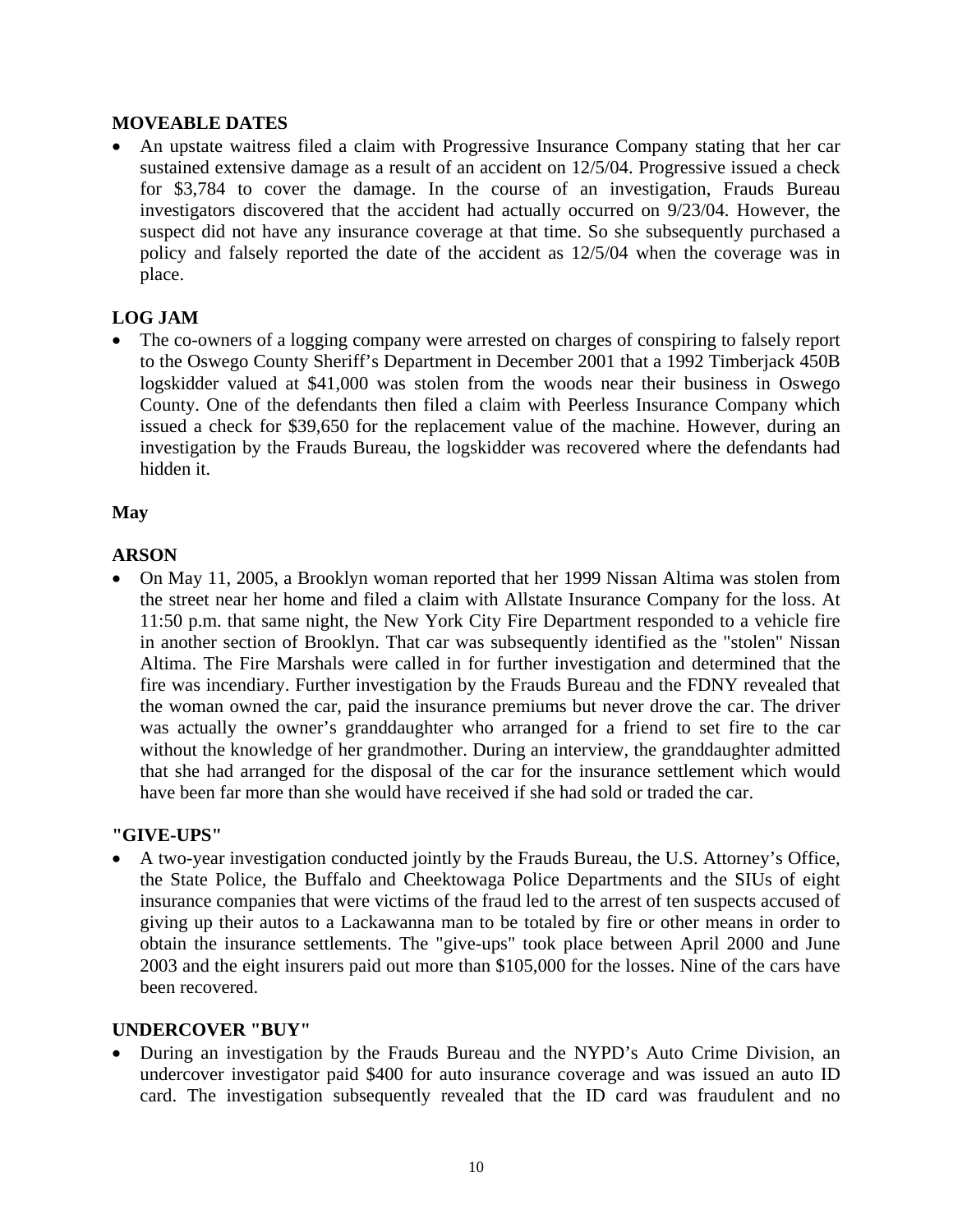insurance coverage existed. The defendant, who was operating an insurance business with a license that had been revoked in 1998, had been arrested on three previous occasions for similar activities.

# **June**

# **CRASH COURSE**

• During a meeting with a confidential informant in January 2005, the Frauds Bureau and the Niagara County DA's Office learned that the owner of a used car parking lot, defendant #1 in this case, was planning to have someone cause an accident at his parking lot and intentionally damage a 1998 Chevrolet Lumina with a bad transmission. About a week after the meeting, investigators were notified by Erie Insurance Company's Special Investigations Unit that a suspicious accident had occurred at the parking lot in question. An investigation by the Frauds Bureau and the Niagara County DA's Office turned up evidence that at the request of the parking lot owner, a second defendant intentionally caused damages to the Lumina and also to a 1997 Plymouth Voyager. The damages were then enhanced and a repair estimate of \$6,070 was submitted to Erie Insurance Company. The defendants planned to repair the two vehicles at a cost far less than the amount of the repair estimate and pocket the difference.

## **NO ANNUITY**

• An investigation by the Frauds Bureau, the State Police and the Herkimer County DA's Office led to the arrest of a former independent life insurance agent who was charged with stealing \$340,000 from an elderly woman over a period of more than two years from March 2001 through May 2003. The victim wrote personal checks payable to the suspect for what she believed was an annuity. However, rather than investing the money, the defendant put the cash to personal use. The investigation into the activities of other insurance agents suspected of targeting the elderly will continue and more arrests are expected.

# **NO COVERAGE**

• A self-employed landscaper was charged with supplying a customer with a fraudulent Certificate of Insurance as proof of liability insurance coverage. Based on the Certificate, the customer hired the suspect who subsequently damaged property and did not return to complete the job. An investigation by the Frauds Bureau revealed that the insurer named on the Certificate had not insured the suspect since 2001. In addition, another prior policy purchased from a second insurer had been cancelled in 2001 for nonpayment of premiums.

## **July**

# **NEW YORK STATE EMPLOYEES CAUGHT**

• A six-month joint investigation by the Frauds Bureau, the Bronx DA's Office and the New York State Inspector General's Office led to the arrest of 16 New York State employees. Between December 2002 and April 2005, they allegedly submitted more than \$600,000 in claims for medical treatments they never received. They were also accused of pocketing \$389,423 paid out on those claims. The defendants were employed either by the New York State Office of Mental Retardation and Developmental Disabilities or the State University of New York and were covered under The Empire Plan, the health insurance program for New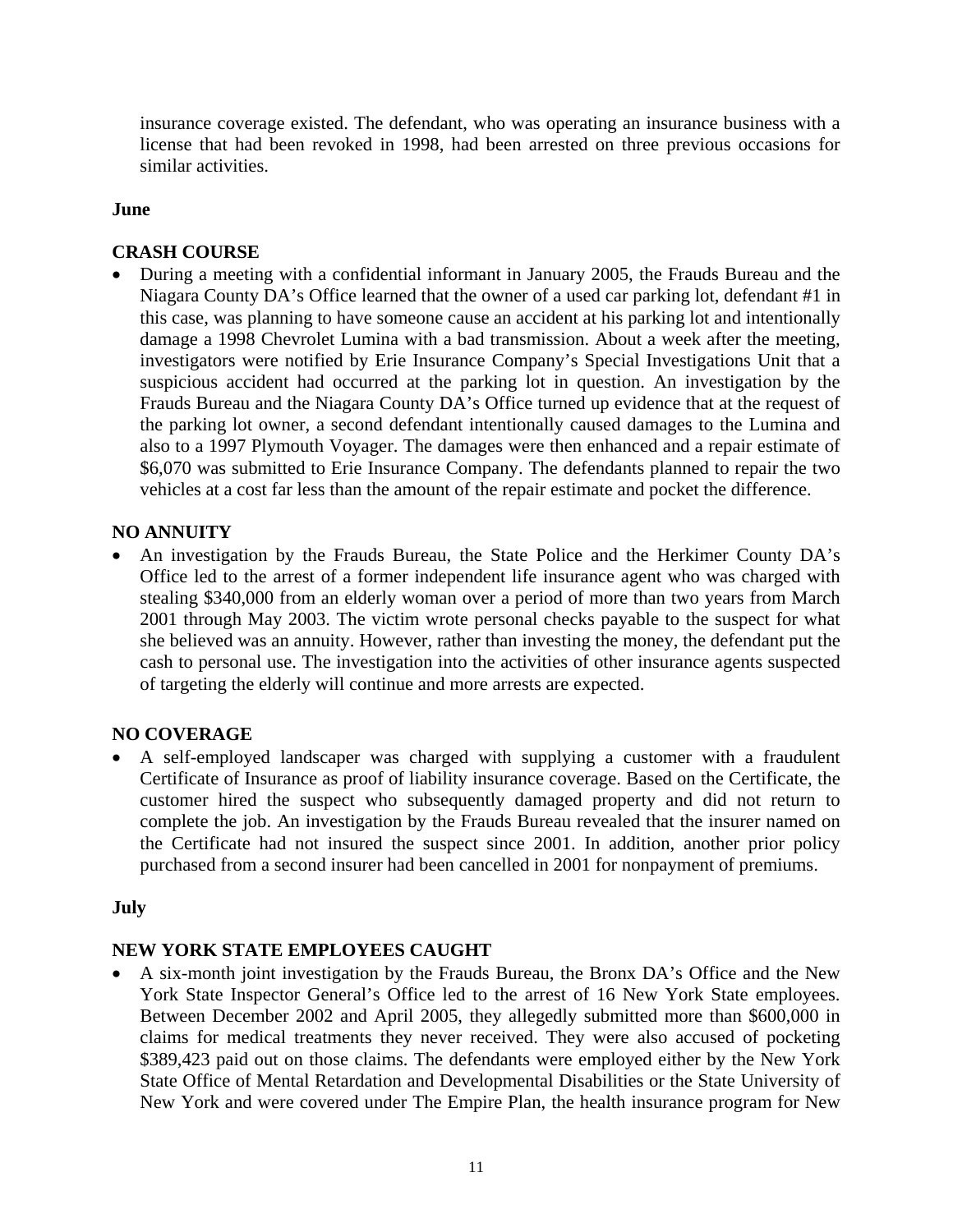York State workers. The investigation began when the insurer discovered that the treatment code on one of the claims was incorrect and contacted the doctor to inform her. The doctor told the insurer that the person who submitted the claim was not one of her patients.

# **NO DENTAL WORK FROM JAIL**

• While an employee of Excellus Health Plan, the defendant in this case filed claims for services purportedly received by her husband from a local dentist on 7/14/04 and 8/12/04. On 1/18/05, she submitted another claim stating that her son had received dental services. However, an investigation by the Frauds Bureau revealed that all three claims were fraudulent. As a matter of fact, the defendant's husband was incarcerated during the time the dental work was allegedly performed.

# **DELIVERY**

• Following a work-related injury on 2/8/02, this suspect began collecting workers' compensation benefits. On several occasions from that time until his arrest, he signed documents denying that he had returned to work. However, during an investigation by the Frauds Bureau and the State Insurance Fund, he was videotaped working as a driver/deliveryman. As a result of his scheme, he collected more than \$8,000 in benefits to which he was not entitled.

# **August**

# **TASK FORCE SCORES**

• An investigation by the Frauds Bureau and other members of the Federal Health Care Task Force, which includes federal, state and local law enforcement agencies, led to the arrest of 42 suspects in a frauds sweep that took place in both New York City and in the Buffalo-Niagara region. The suspects were accused of participating in a series of staged accidents in Western New York in which the drivers and several passengers in each car falsely claimed they were injured and sought medical treatment at clinics that were involved in the scheme. In some cases, the suspects who claimed injury were miles away in Brooklyn at the time of the alleged accidents.

# **AGENT FRAUD**

• A joint investigation conducted by the Frauds Bureau, the Rochester and Irondequoit Police Departments and Nationwide Insurance Company led to the arrest of a former agent for Nationwide. While acting in his capacity as an agent, this suspect allegedly misrepresented himself as two of his clients in order to implement changes of address so that all future correspondence from Nationwide to the clients would be sent to his own home address. Between July 2000 and July 2004, he systematically withdrew funds held in the individual retirement accounts and annuities of the two clients. The disbursement checks totaling more than \$143,000 were sent in the clients' names to his home and he and at least one other person (as yet not charged) forged the signatures of the clients and cashed the checks. The investigation is ongoing.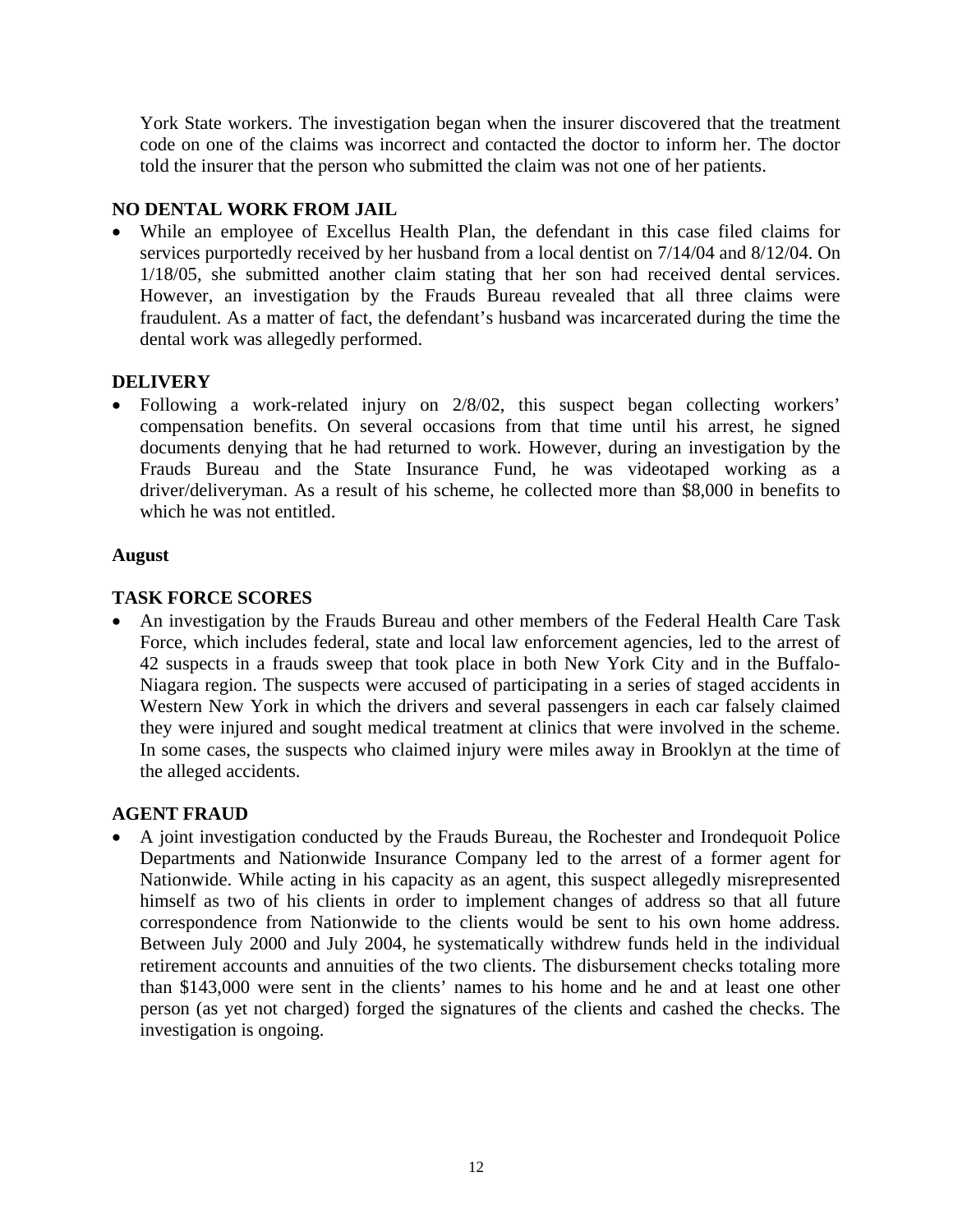## **WHAT A GAMBLE**

 investigation revealed that she used the cash to gamble at a local casino. • An upstate woman reported to the North Tonawanda Police Department on 6/4/05 that during a burglary at her home, jewelry worth \$30,000 was stolen. She subsequently filed a claim with MetLife for the loss. However, a pawnbroker interviewed during an investigation by the Frauds Bureau and the North Tonawanda Police Department stated that the defendant pawned jewelry valued at \$30,000 on 6/2/05 and received \$2,500 in cash. Further

## **September**

## **BROKER FRAUD**

• An investigation by the Frauds Bureau, the DMV, the NYPD's Fraudulent Document Squad, the New York Auto Insurance Plan, the Taxi and Limousine Commission and the State Police led to the arrest of a Brooklyn insurance broker who was accused of collecting premiums from livery drivers and failing to forward the money to an insurer. He also issued fraudulent auto ID cards so that the drivers were unaware that they were operating their vehicles without insurance coverage.

## **OVER THE LIMIT**

• The defendant in this case was the lessee of a 2000 GMC Yukon Denali when, on 8/23/05, it was involved in an accident while being driven by an employee of the defendant's logging business. During an investigation by the Frauds Bureau and the Onondaga County Sheriff's Office, it was discovered that the vehicle had 90,042 miles on it. The defendant's leasing agreement stipulated that the defendant was responsible for payment of 15 cents for every mile over 60,000. The defendant, finding himself on the hook for more than \$4,500, damaged the odometer in an attempt to hide the fact that he was over his mileage limit.

# **NICE GIFT**

• On  $7/11/05$ , this suspect reported to the Town of Niagara Police Department that a computer and various tools valued at \$2,145 were stolen from the trunk of his car while it was parked at a local shopping mall. The next day, he filed a claim with St. Paul Travelers Insurance Company for the loss. However, an investigation by the Frauds Bureau, the Town of Niagara Police Department, the Niagara Falls Police Department and the Village of Lewiston Police Department turned up evidence that the suspect had given the purportedly stolen items to his girlfriend who sold them in order to buy crack cocaine.

## **October**

## **MAJOR MEDICAL MILL TAKEDOWN**

• Following a three-year investigation by the Frauds Bureau, the State Police, the New Jersey Attorney General's Office, the NYPD, the Yonkers and Westchester County Police Departments, the National Insurance Crime Bureau and numerous insurers, 6 corporations and 28 people, including four doctors and a dentist, were arrested or indicted. The doctors were charged with routinely prescribing unnecessary medical treatments and excessive diagnostic tests for patients who had not even been involved in an auto accident. Among those charged were an emergency room employee and a paramedic who forwarded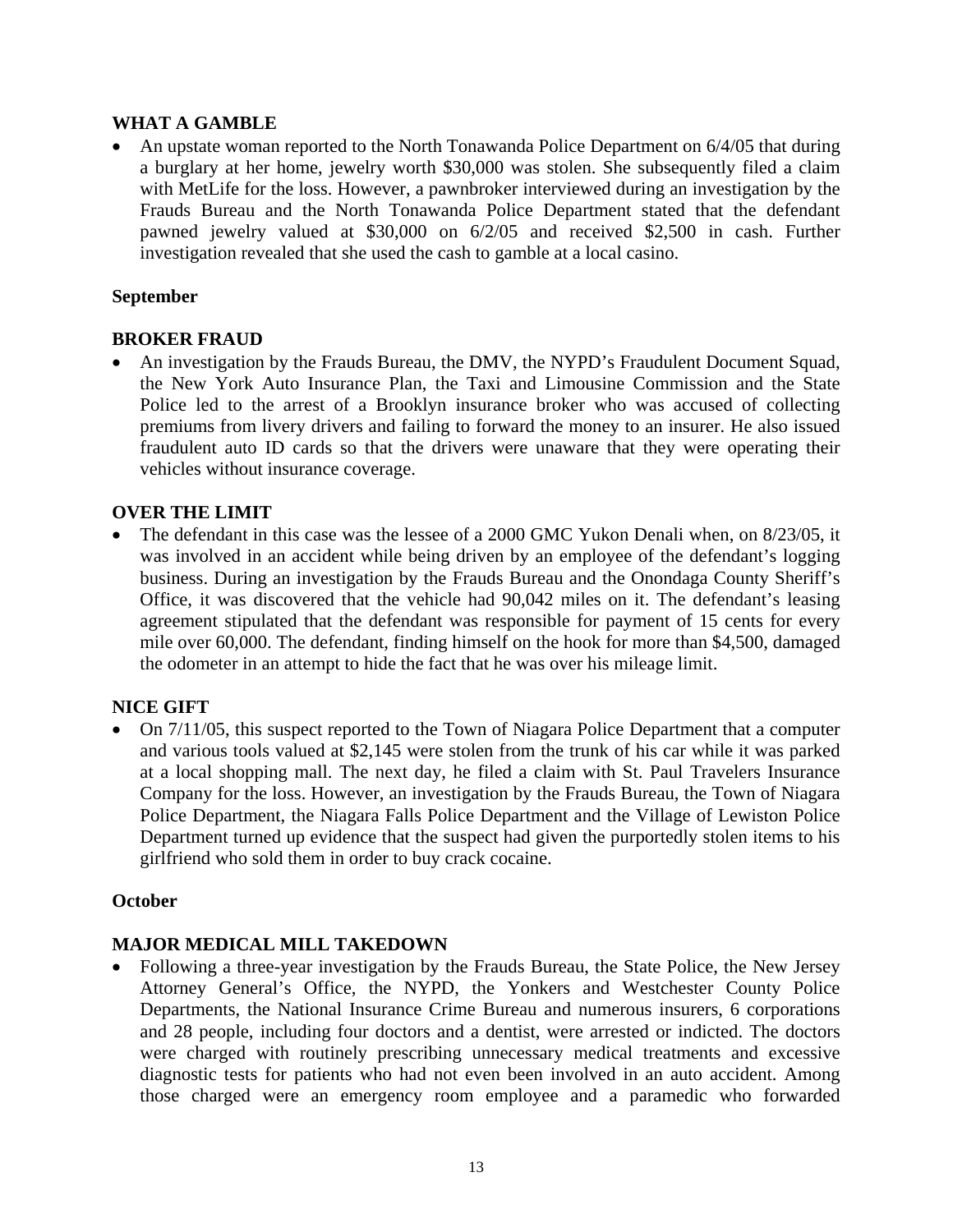confidential patient information to one of the other defendants who posed as a doctor or a hospital patient care coordinator to refer these patients for unnecessary follow-up treatment. Runners were paid to steer claimants to medical facilities that participated in the scam and a NYPD Aide allegedly forged accident reports. As a result of this multi-agency effort, a major medical mill in Westchester County that allegedly defrauded insurance companies of more than \$12 million was shut down.

## **SIX SWEPT UP**

• An investigation by the Frauds Bureau, the Orange County Sheriff's Department and the Workers' Compensation Board led to the arrest of six Orange County suspects charged with workers' compensation fraud. All but one of the six defendants were working while collecting benefits for job-related injuries. As a result, these five defendants received a total of \$32,900 in benefits to which they were not entitled. The sixth case involved a subcontractor who submitted a fraudulent Certificate of Insurance as proof of workers' compensation insurance coverage when in fact no such coverage was in place. Moreover, her previous policy had been cancelled by the State Insurance Fund for nonpayment of premium.

## **November**

## **NO-FAULT FRAUD**

• Two doctors, a lawyer and five other defendants were arrested for their participation in a nofault fraud scheme in Queens. One of the doctors arrested was the "paper owner" of two of the clinics involved in the scam and the second doctor told patients he owned a third clinic. But a husband-and-wife team was actually the secret owner and manager of the clinics, as well as the billing service that filed the phony claims. Among the others arrested were a clinic manager and a runner who helped steer accident victim to the clinics where they underwent months of unnecessary treatment and tests. The lawyer arrested in the case was charged with filing bogus bodily injury claims for the accident victims. The Frauds Bureau and the Attorney General's Office pooled resources in this two-year investigation.

## **FORGED PRESCRIPTIONS**

• On three occasions during 2004 while employed in a doctor's office, a licensed practical nurse from Rochester presented prescriptions for controlled substances at a local pharmacy. A joint investigation by the Frauds Bureau and the Town of Greece Police Department revealed that the defendant forged the prescriptions so that it would appear as though her employer had legitimately prescribed the drugs for her.

# **LOCATION, LOCATION, LOCATION**

• A Colton, NY, contractor was accused of filing a fraudulent claim with Selective Insurance Company of America in February 1999. The defendant indicated in the claim that he had fallen from a ladder while on the job at a collision business in Potsdam. However, an investigation by the Frauds Bureau and the U.S. Attorney's Office revealed that the accident actually happened at another location that was not covered by insurance. The defendant then persuaded an accomplice to corroborate his story. He was subsequently paid \$5,000 for medical expenses and an additional \$90,000 as a settlement.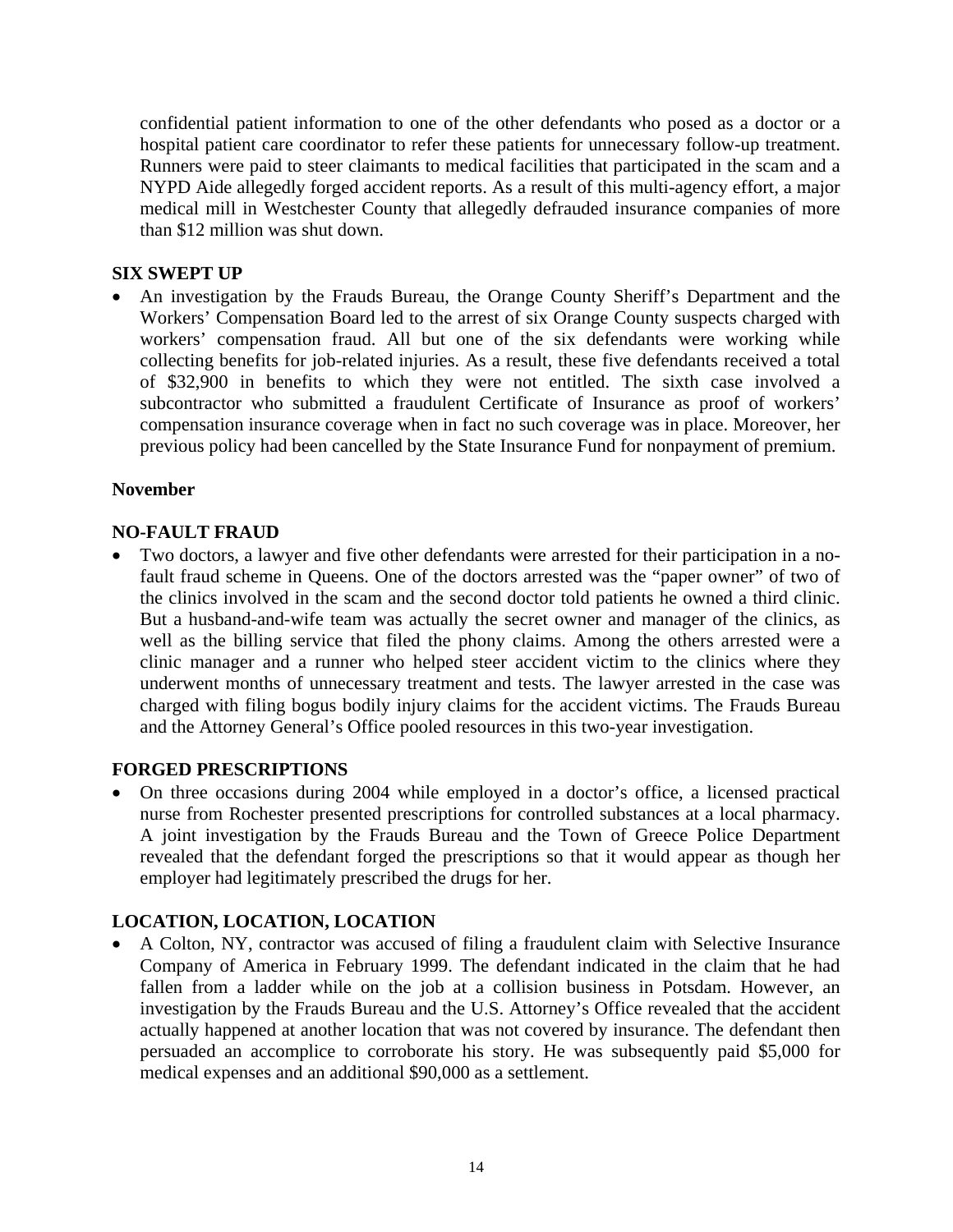## **December**

## **OPERATION BROWNSVILLE AUTO**

• An investigation by the Frauds Bureau, the NYPD, and the Brooklyn DA's Office resulted in the arrest of 37 individuals, including one Mafia associate, charged with auto theft, the sale of stolen auto parts and insurance fraud. The business, Brownsville Auto Salvage, was leased and operated by the NYPD for 18 months. Within that time, the yard took delivery of more than 100 cars that were stolen or "given up." Cars were stolen from the five boroughs of New York City, as well as Nassau and Suffolk Counties, Connecticut and New Jersey. The car owners who voluntarily gave up their cars to a middleman would wait to hear that their car had been dismantled. When word came, they would report it stolen to their insurer and collect the payment. The investigation is ongoing.

# **GUILTY**

• After a three-day trial in Niagara County Court, Yusuf Al Hassem of Buffalo, NY, was found guilty of insurance fraud, attempted grand larceny and falsely reporting an incident. On 1/28/05, he purchased an auto insurance policy to cover his 1991 Mercedes-Benz. On 2/5/05, he reported to the Town of Niagara Police Department that the car had been damaged at a shopping mall parking lot and a factory-installed CD changer had been stolen from the trunk. He then filed a claim with Progressive Insurance Company for the loss. However, an investigation by the Frauds Bureau, the Niagara County DA's Office, the Town of Niagara Police Department and Progressive's SIU turned up evidence that Al Hassem had submitted a claim to Safeco Insurance Company in July 2003 for similar damage and theft of property and was paid \$4,210 by Safeco. The investigation also revealed that he is currently on parole on a robbery conviction. Based on his prior criminal record and the recent conviction, he faces up to 11 years in prison when he is sentenced.

# **ARSONIST CAUGHT**

• On December 15, 2005, Mark Caldwell was sentenced to 5-to-15 years in state custody after pleading to four felony counts of arson in the  $3<sup>rd</sup>$  degree. He was also ordered to pay \$15,000 each for nine arson fires he was charged with setting. Caldwell was described as a serial arsonist who made a career of torching buildings. While no one was injured in any of the fires, the lives of the firefighters who fought the blazes were jeopardized. The case was initiated following a report of suspected fraud submitted by The Hartford. An investigation by the Frauds Bureau and the Town of Clay Police Department led to Caldwell's arrest on 2/27/04.

# **B. Staff Recognition Awards**

• **Workforce Champions Award –** The Governor's Office of Employee Relations presented a team of ten New York State Insurance Department employees and five from the New York State Division of Criminal Justice Services with one of four 2005 *Workforce Champions Awards*, which recognizes New York State employees who have worked together to significantly improve state governmental operations.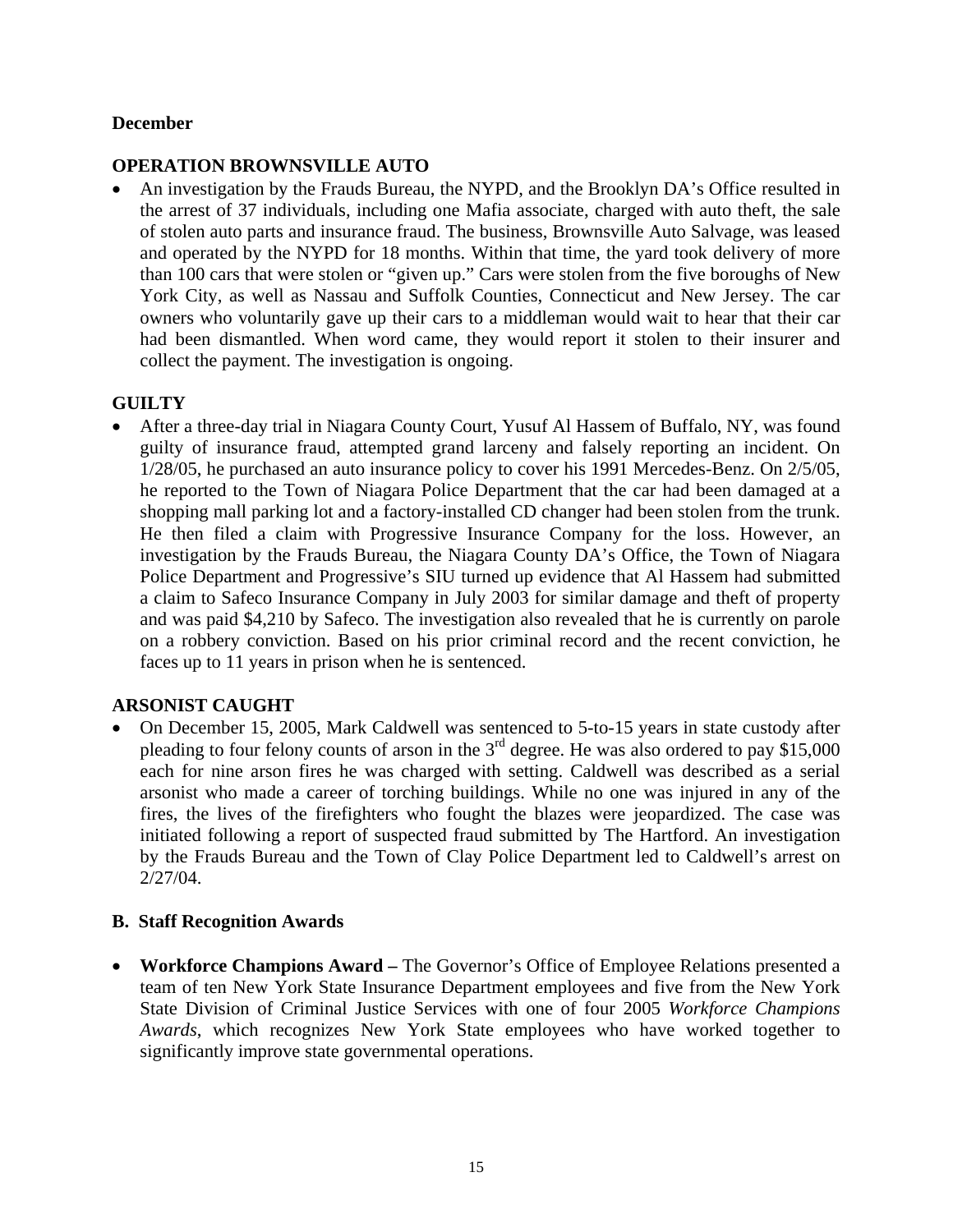These professionals were honored for their successful efforts in *Operation Auto Rates*, a multi-faceted strategy to reduce auto premium rates in New York State. The strategy included greater cooperation and collaboration by the Frauds Bureau with the police and district attorneys in aggressively fighting fraud on the local level, and regulatory changes including the implementation of cost-cutting Regulations 68 and 83. The Department held dozens of meetings with major auto insurers to review their rate structures in the face of significant declines in losses in the auto insurance market. As a result of the team's hard work and perseverance, nearly 70% of all New York drivers are expected to see savings of more than \$400 million as of year-end 2005.



Here, Superintendent of Insurance Howard Mills (left) and Frauds Bureau Director Charles Bardong display the Award. Also pictured to the right of Superintendent Mills is George Madison, Director of the Governor's Office of Employee Relations who hosted the Awards ceremony. The members of the Fraud Bureau who were commended for their contributions to *Operation Auto Rates* are (pictured from left) Senior Investigator Mark Sirkin;

Investigator Edward Miller; Deputy Chief Investigator August D'Aureli; Senior Investigator Gary Anderson; Chief Investigator Anthony DeRiso; Senior Investigator David Hahn; and Senior Investigator Arthur Masinski.

In addition to the Frauds Bureau staff, Principal Attorney Paul Zuckerman and Supervising Attorney Lawrence Fuchsberg of the Insurance Department's Office of General Counsel; and Supervising Insurance Examiner Joseph Smeragliuolo and Supervising Actuary Bruce Green of the Property Bureau were also cited. The Award was presented at a ceremony at the Executive Mansion in Albany on October 26, 2005.

- **New York State Police Award** On March 2, 2005, Frauds Bureau Director Charles Bardong, Deputy Director Nicholas DiMuro and Queens District Attorney Richard Brown received an award from the New York State Police in recognition of the efforts of the Bureau and the DA's Office in a three-year investigation known as "Operation Crash Course." The case resulted in the arrest of 67 individuals and corporations for their participation in a major no-fault fraud ring. The Award was presented in Albany at the Advanced Auto Crime Investigation Seminar sponsored by the New York Anti Car Theft and Fraud Association.
- **National Insurance Crime Bureau Award** Senior Investigator Gary Anderson of the Bureau's No-Fault Unit received a Certificate of Recognition from the NICB at their Annual Award Luncheon on December 8, 2005. Investigator Anderson was honored for his efforts and commitment to the detection and investigation insurance fraud.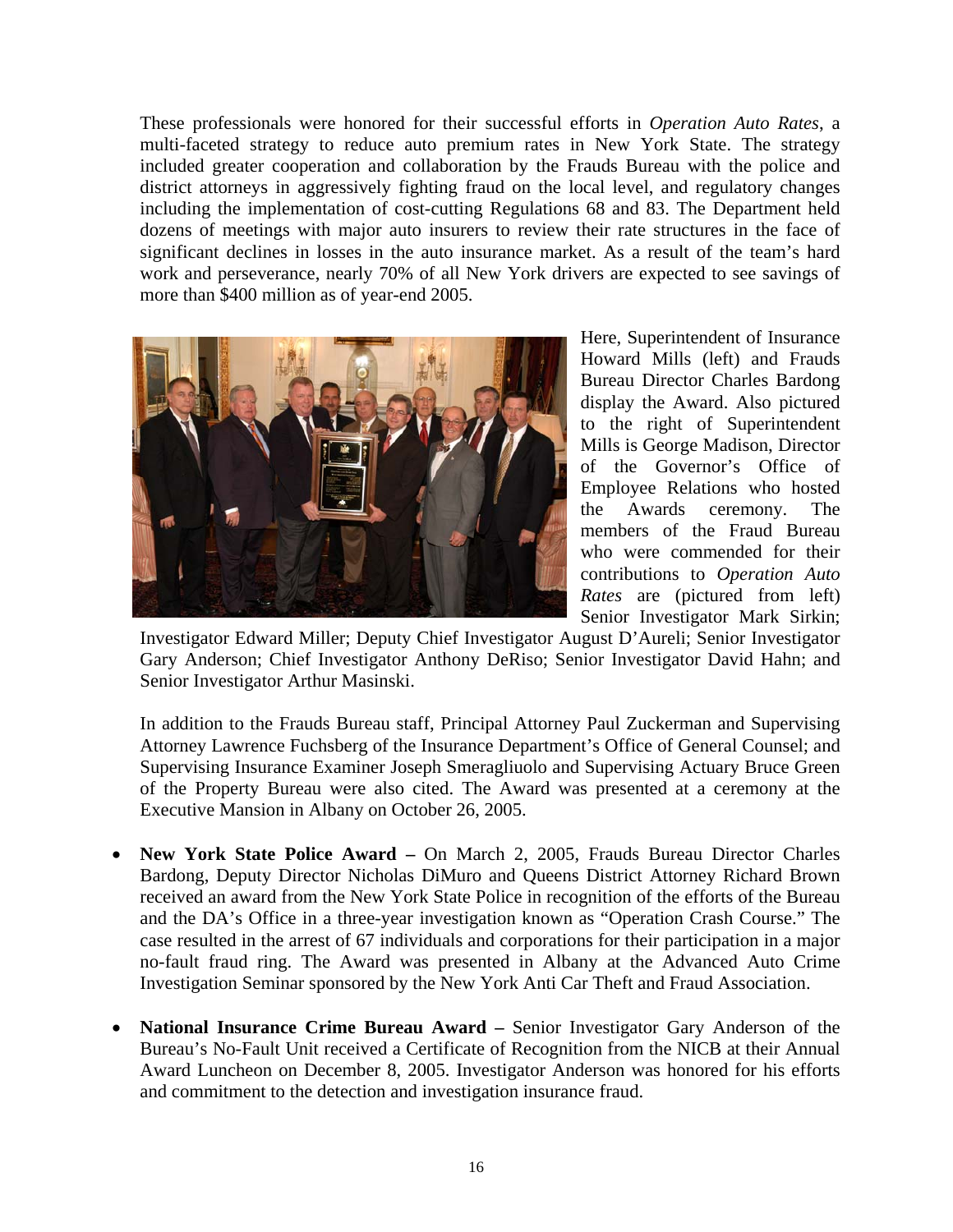#### **C. Foreign Delegations**

The Insurance Department welcomed a number of foreign delegations during 2005 and members of the Frauds Bureau were invited to participate in many of the meetings. In March, and again in October, a group from the Russian Academy of Entrepreneurs met at the

Department to discuss modern organizational techniques and management of the insurance industry in the United States. Frauds Bureau staff addressed such issues as methods of fighting insurance fraud, including fraud perpetrated by organized crime, and how the insurance industry handles the problem of auto theft. Frauds Bureau Director Charles Bardong (far right background), Deputy Director Nicholas DiMuro (far right



foreground) and (on his left) Deputy Director/Counsel Hazel Stewart were photographed with the members of the Russian delegation on their visit in October.

In May, Bureau staff gave a presentation on the subject of fraud detection and prevention to senior-level representatives from the five Central Asian Republics of Kazakhstan, Kyrgyzstan, Tajikistan, Turkmenistan and Uzbekistan. An Australian delegation visited the Department during September to study the American brand of insurance regulation and discussed fraud investigation and prevention with staff members. Then in November, Bureau representatives met with a group from the Korean Insurance Department.

After a successful pilot program, the National Association of Insurance Commissioners initiated an International Internship Program in 2005 to advance working relations with foreign markets with an emphasis on the exchange of regulatory techniques and technology. Following a four-day orientation program at NAIC headquarters, each intern travels to a different state for five weeks, working in technical areas of their specialization. During 2005, the Frauds Bureau gave presentations to interns from India in August and from China in November. The presentations generally included an overview of the Bureau's operations followed by a question and answer session. The discussions provided an opportunity for the exchange of ideas on topics that are of particular interest to the visitors.

With the globalization of the insurance industry, such opportunities for exchange are likely to increase, as insurance regulators and companies from around the world seek to draw upon the expertise of what is arguably the premier insurance regulator in the world.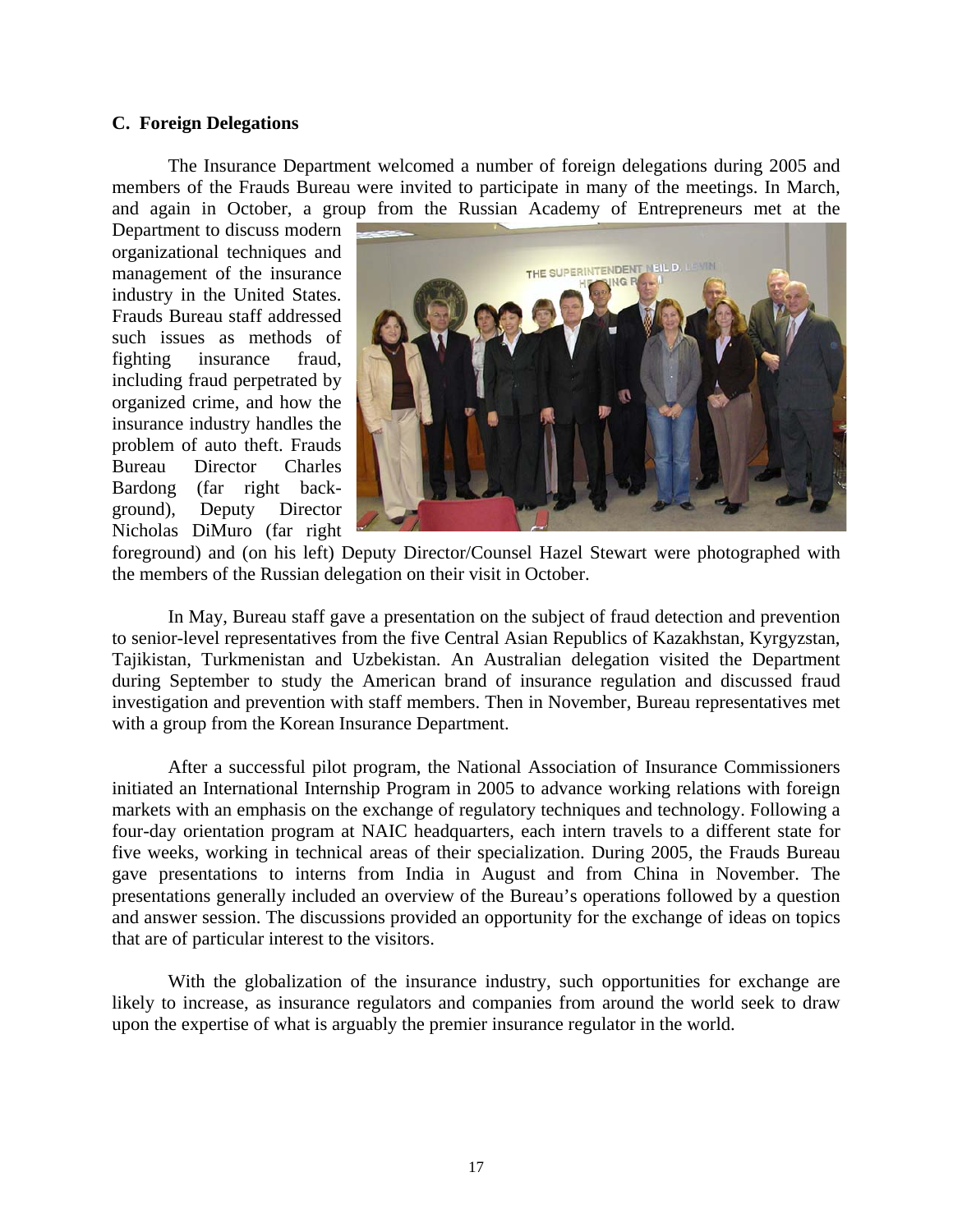#### **D. Partnering with Prosecutors**

Under a program initiated in 2003, Frauds Bureau investigators are assigned to prosecutors' offices to work side-by-side with their investigative staff. During 2005, the Bureau had investigators in 11 prosecutors' offices across the State. As of year's end, one investigator was assigned to the Suffolk County DA's Office full time. In addition, we had one investigator in the Nassau County DA's Office two days a week; two investigators one day a week in Queens; and one investigator three days a week in Rockland where he also worked with investigators in the Putnam and Dutchess County DAs' Offices. We also had one investigator in the Albany County DA's Office two to three days a week, one investigator two to three days a week in Westchester, one investigator one day a week in the Bronx, one investigator in the Staten Island DA's Office one day a week, and an investigator part time in the Monroe County DA's Office.

## **E. Moving Up**

In November, both Charles Sawyer and Karen Silverstein were promoted to the position of Assistant Chief Investigator. In the photo shown at the right, Bureau Director Charles Bardong congratulates Karen Silverstein on her promotion, as Deputy Director Nicholas DiMuro presents her new shield. Their responsibilities in their new positions include direct supervision of the Deputy Chief Investigators who



oversee the operations of the Bureau's specialized investigative units. They will also be more actively involved in the operations of the various task forces and working groups of which the Bureau is a member and will attend their meetings on a regular basis. Assistant Chief Investigator Silverstein's jurisdiction encompasses the downstate region and Assistant Chief Investigator Sawyer manages the upstate counties. Both will report directly to the Chief Investigator.

## **F. Upstate Seminars**

In 2004, the Bureau initiated a series of seminars to give insurers in the upstate region an overview of the Frauds Bureau and the skills our investigators bring to the investigation of insurance fraud. In September 2004, three sessions were conducted for member companies of the New York Insurance Association – in Batavia, Syracuse and Albany. During 2005, the Bureau's Training Officer gave such presentations to members of AIG Insurance Company in Albany in April and to staff from Utica First Insurance Company in Utica in August. Our goal is to ensure that every insurer that writes business in New York State is aware of what the Bureau has to offer in terms of experience, dedication and professionalism as we work with the industry to eliminate insurance fraud.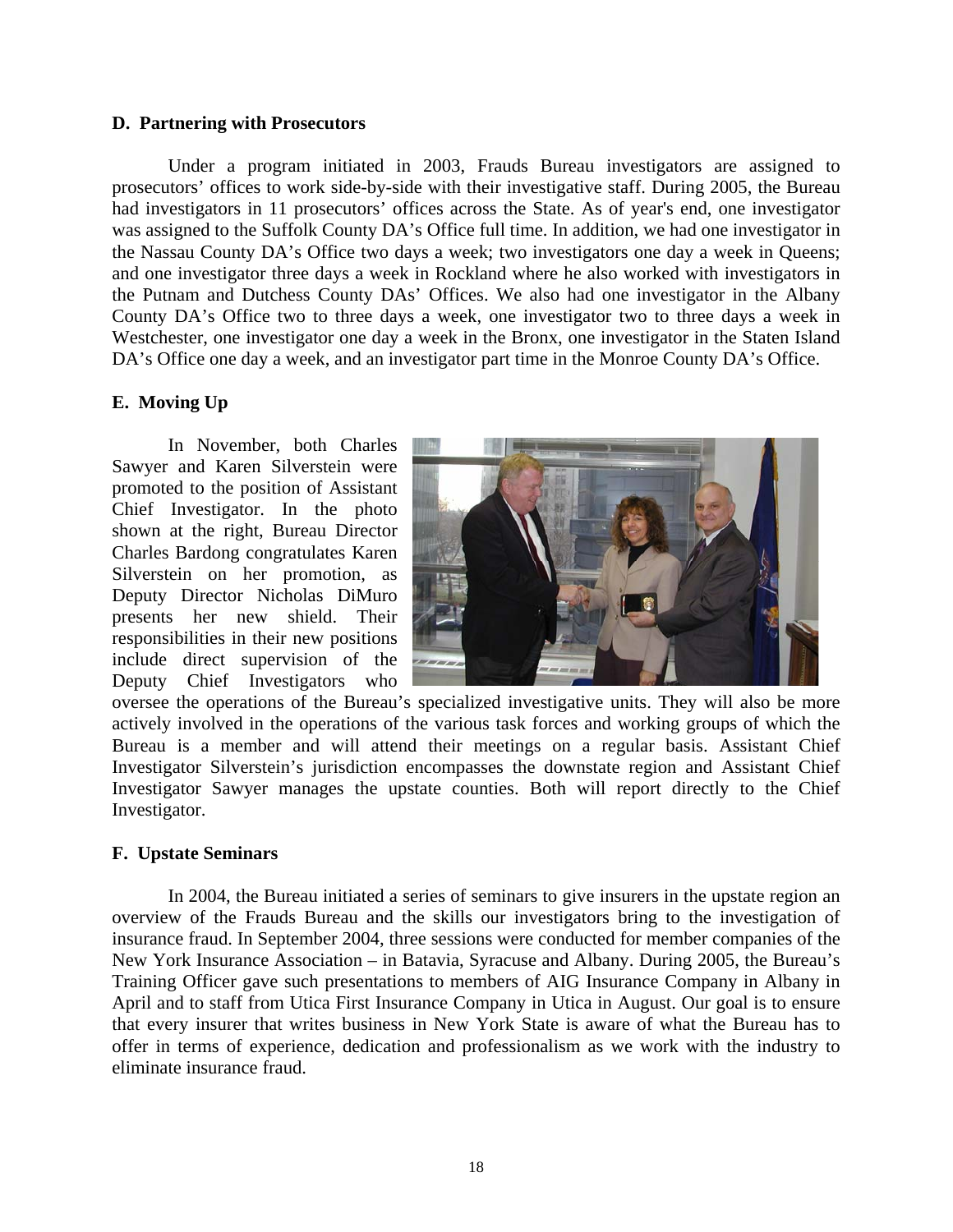#### **G. World Trade Center Update**

Since September 11, 2001, the Frauds Bureau has been fast-tracking reports of suspected fraud related to the World Trade Center disaster to ensure they receive prompt attention. As of 12/31/05, 83 World Trade Center-related reports of suspected fraud had been opened for investigation. More than half involved life insurance fraud (21) and workers' compensation fraud (22). The remainder included 8 that were auto-related and 32 that were assigned to a miscellaneous category.

#### *V. Directions for 2006*

#### **A. Web-Based Case Management System**

The Frauds Bureau achieved its goal of Web-based fraud reporting in 2005. Insurers now report suspected fraud electronically directly via the Web site through a system known as the Blue Zone, which replaced the previous dial-up method using the AT&T Global Network. However, the long-term goal is to replace the present database system – which uses mainframe technology – with a browser-based system. A Frauds Case Management software vendor has been selected to perform the task. This new system is designed to enhance the effectiveness and accuracy of fraud reporting using drop-down menus and to allow for the attachment of images and documents. Under this automated system, virtually all of the Bureau's principal tasks will be Web-based, including case management and statistical tracking. The Department's Frauds and Systems Bureaus are working with the vendor to customize, develop and implement the new Frauds Case Management System.

## **B. Audits of Insurer Special Investigations Units**

In past years, a Frauds Bureau examiner accompanied members of the Health Bureau on financial examinations and members of the Property/Casualty Bureau on market conduct examinations. The purpose of this assignment was to evaluate insurer compliance with the provisions of the Second Amendment to Regulation 95 requiring the submission to the Department of a Fraud Prevention Plan and the establishment of a Special Investigations Unit (SIU). However, under a new program, the Frauds Bureau's Principal Examiner will conduct independent audits to review insurer Plans and provide guidance to SIU staff on how best to implement Plan provisions. Two such independent audits took place during the final quarter of 2005, one at Oxford Health Insurance Company and the second at Allstate Insurance Company. This program will be refined and improved in the coming year.

#### **C. Workers' Compensation Fraud Seminars**

The idea for a series of seminars to educate the business community about workers' compensation fraud that was conceived late in 2004 became a reality in 2005. The Frauds Bureau's Training Officer, in conjunction with the New York Insurance Association and the Workers' Compensation Board Inspector General's Office, developed a presentation designed to heighten awareness about application fraud, premium fraud and other problems associated with workers' compensation insurance. The first seminar was conducted for the Business Council of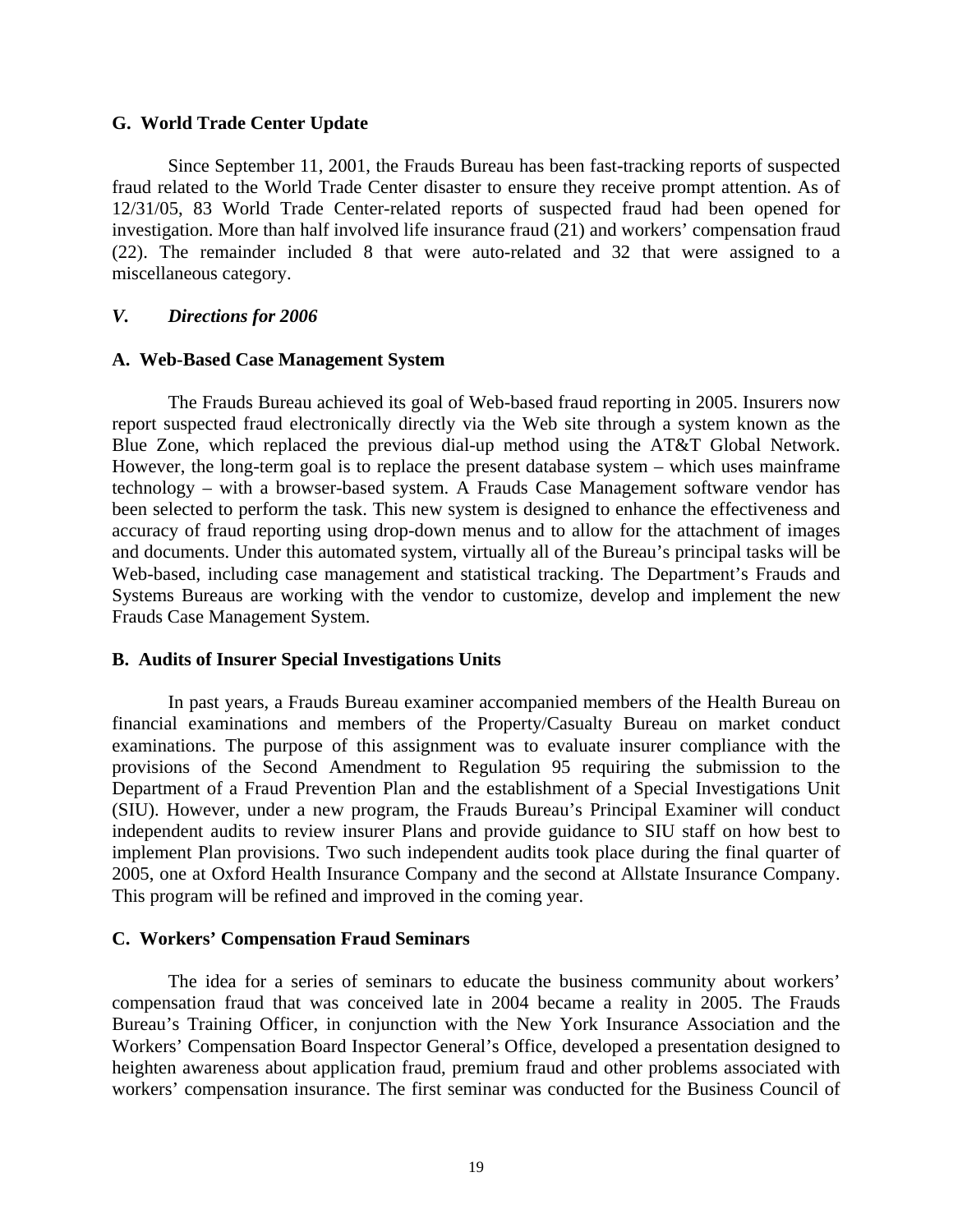New York State on October 19, 2005 in Albany. Based on feedback from Council members, the presentation was revised to more properly address the issues that are particularly relevant to the business community in New York State. The Frauds Bureau will continue this program throughout 2006 in an effort to help entities such as Chambers of Commerce and other similar groups recognize and prevent workers' compensation fraud.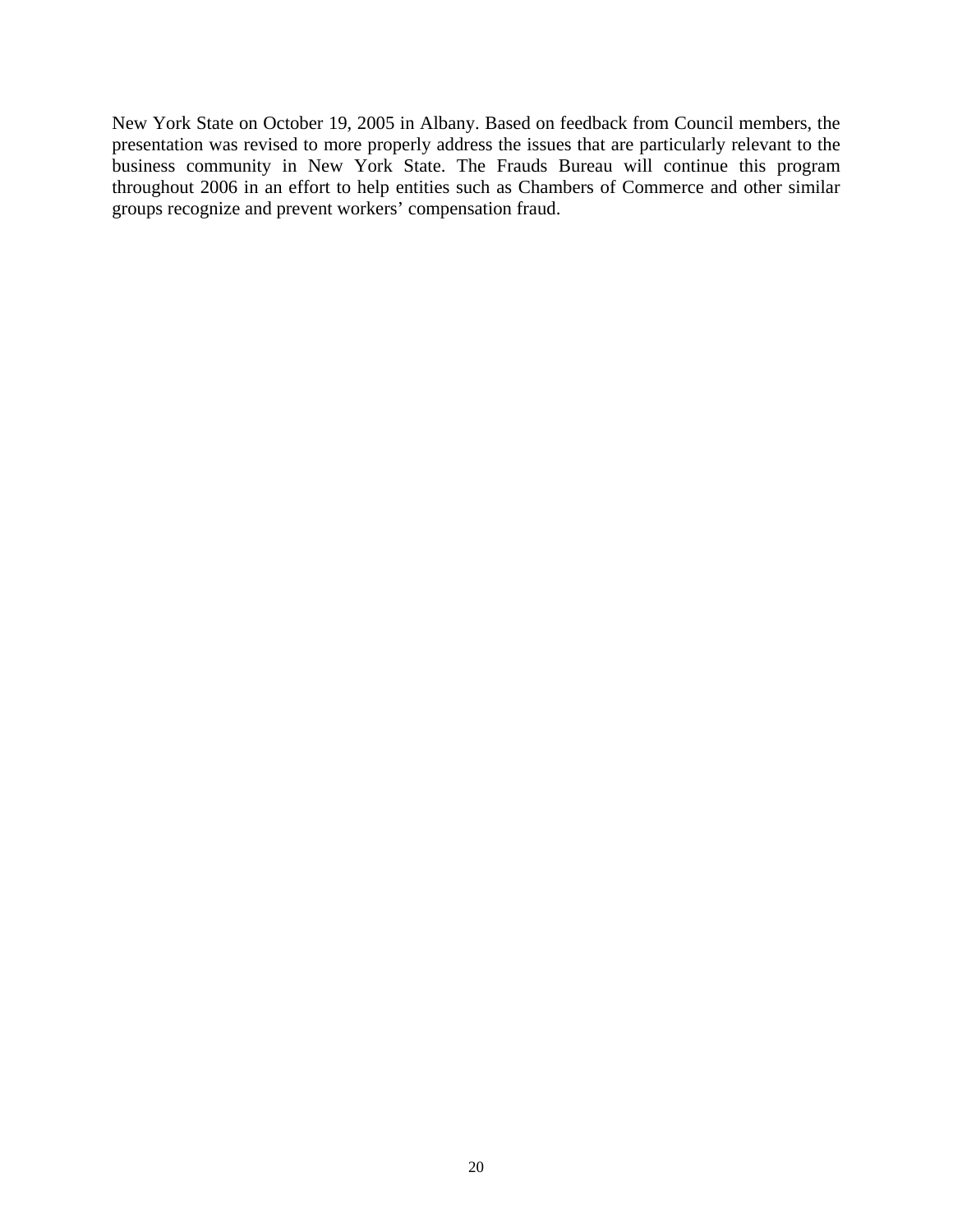# *VI. Legislation*

The Frauds Bureau requests and/or supports the following legislative changes:

- Providing the Superintendent of Insurance with the authority to establish standards for the public awareness programs that insurers are required to develop under the provisions of Regulation 95;
- Upgrading the status of Insurance Frauds Bureau investigators from peace officers to police officers, enabling them to act independently in the execution of such tasks as search and arrest warrants, court orders relating to electronic surveillance and summary arrests;
- Making it a crime to present materially false statements on an insurance application for personal lines insurance;
- Making it a felony for third parties, known as runners, to recruit patients and clients for health care providers and attorneys in insurance fraud schemes;
- Increasing the penalties for those who falsify Police Accident Reports;
- Establishing a TIPS program;
- Amending the Penal Law, in relation to adding a description of a fraudulent no-fault insurance act; decreasing the monetary threshold for the commission of insurance fraud in various degrees; and providing three separate degrees of "aggravated insurance fraud";
- Requiring a periodic certification of continued eligibility by recipients of workers' compensation or disability benefits;
- Creating a class E felony for insurance activity for which a license is normally required by certain previously licensed individuals and entities that are no longer licensed at the time of the violation;
- Creating a class E felony for unlicensed insurance activity by any individual;
- Subjecting unlicensed insurance activity to civil penalties after notice and hearing before the Insurance Department;
- Providing for automatic revocation of licenses under Article 21 of the Insurance Law upon conviction of the licensee for felony larceny or felony insurance fraud;
- Requiring that life insurance policy applications include a positive identification of the insured;
- Increasing civil penalties for knowing possession, transfer or use of fraudulent insurance documents;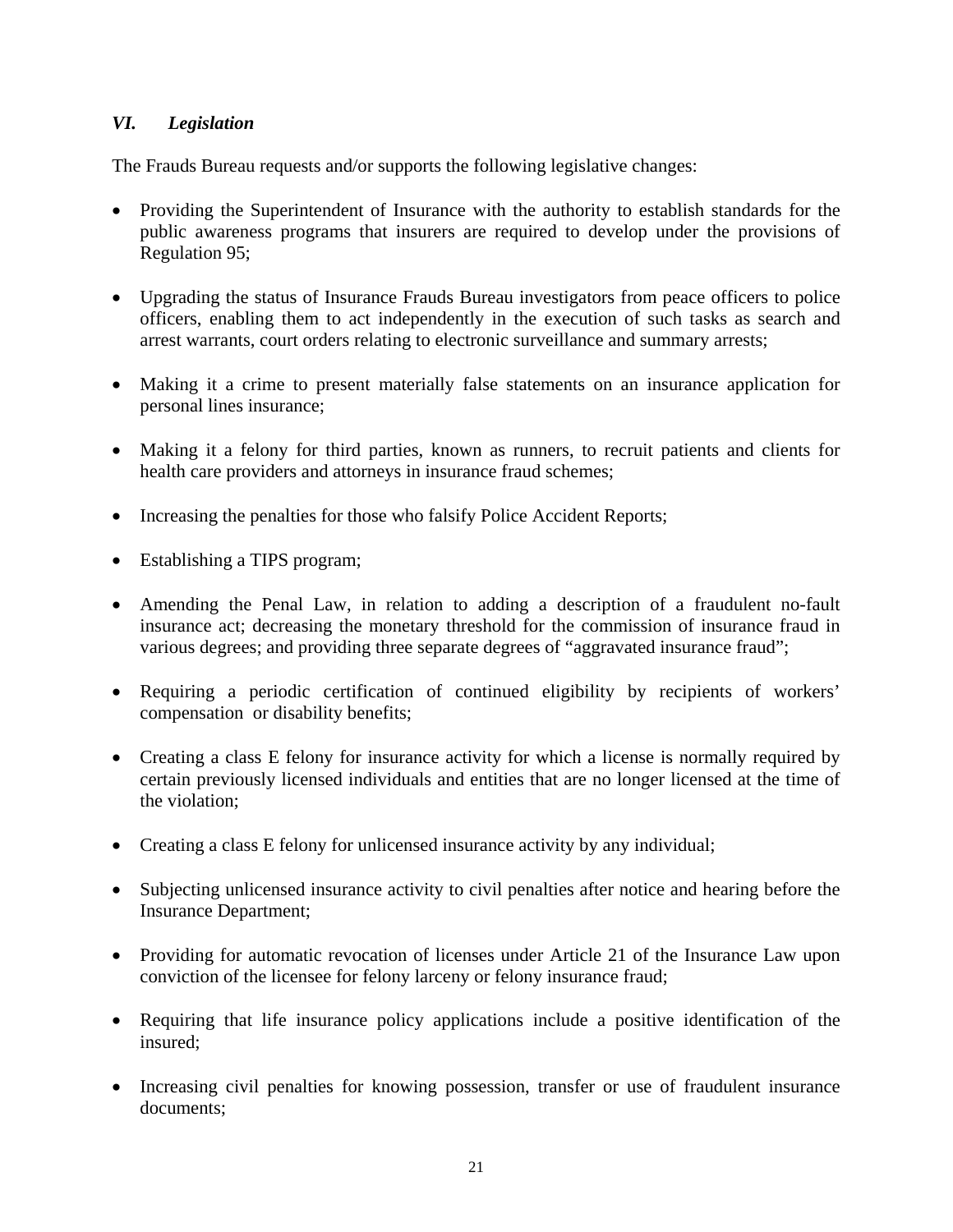- Prohibiting the participation in the insurance business of individuals who have been convicted of felonies involving dishonesty, breach of trust or other violations of Article 176 of the Penal Law unless such persons first obtain the written consent of the Superintendent of Insurance for such activities;
- Amending §2111 of the Insurance Law to prohibit a revoked licensee from becoming employed in any capacity by an entity subject to the provisions of Article 21 without the prior written approval of the Superintendent;
- Increasing penalties in the Vehicle and Traffic Law to reduce the number of uninsured or unlicensed motorists in New York State;
- Requiring no-fault and workers' compensation insurers to provide explanations of benefits in response to claims filed for health care services under those programs;
- Modifying the reporting date for the Frauds Bureau Annual Report (pursuant to §405 of the Insurance Law) from January 15 to March 15 of each year; and
- Modifying the reporting date for insurer Special Investigations Units annual reports (pursuant to §409 of the Insurance Law) from January 15 to March 15 of each year.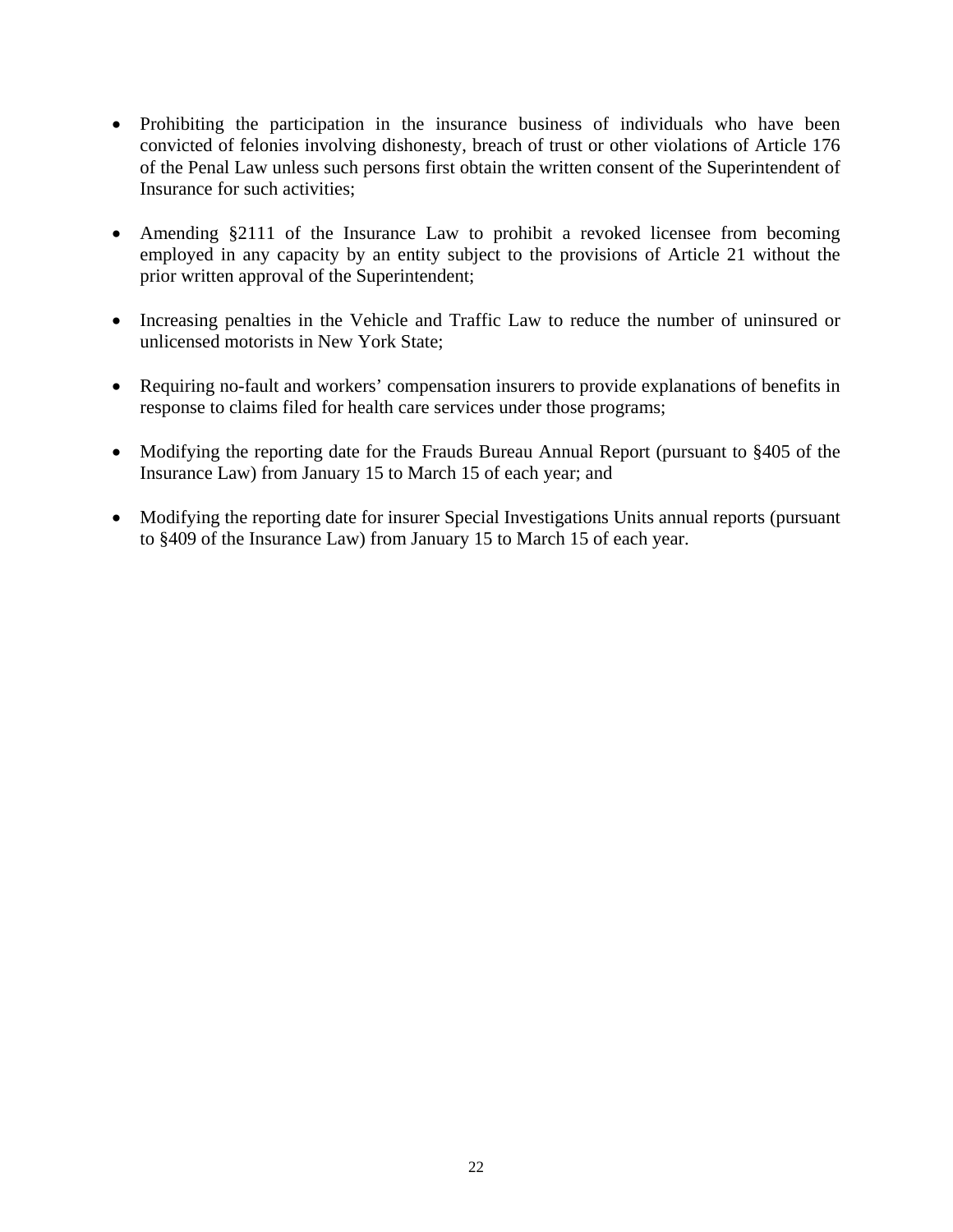# *VIII. Appendices*

| <b>IFBs Received by Year</b>          | 2000           | 2001             | 2002           | 2003         | 2004           | 2005           |
|---------------------------------------|----------------|------------------|----------------|--------------|----------------|----------------|
| Auto Theft                            | 1,696          | 2,085            | 1,694          | 1,927        | 1,778          | 1,082          |
| Theft From Auto                       | 65             | 88               | 101            | 76           | 79             | 67             |
| Auto Vandalism                        | 260            | 260              | 235            | 385          | 297            | 263            |
| <b>Auto Collision Damage</b>          | 1,064          | 1,129            | 775            | 1,819        | 1,614          | 1,071          |
| <b>Auto Fraudulent Bills</b>          | 33             | 58               | 32             | 35           | 33             | 19             |
| Auto Misc.                            | 797            | 724              | 707            | 1,213        | 1,451          | 1,335          |
| <b>No-Fault Auto Insurance</b>        | 12,372         | 15,219           | 14,852         | 17,253       | 14,328         | 13,287         |
| <b>Org./No-Fault/Auto Unit Totals</b> | 16,287         | 19,563           | 18,396         | 22,708       | 19,580         | 17,124         |
| Workers' Compensation                 | 862            | 1,733            | 1,086          | <u>1,121</u> | 1,027          | 1,118          |
| <b>Workers' Comp Unit Totals</b>      | 862            | 1,733            | 1,086          | 1,121        | 1,027          | 1,118          |
| <b>Disability Insurance</b>           | 82             | 93               | 102            | 73           | 65             | 96             |
| <b>Health Accident Insurance</b>      | 2,205          | 1,572            | 1,518          | 1,791        | 2,236          | 2,183          |
| <b>Medical Unit Totals</b>            | 2,287          | 1,665            | 1,620          | 1,864        | 2,301          | 2,279          |
| Auto Fire                             | 313            | 374              | 267            | 315          | 400            | 309            |
| Fire - Residential                    | 114            | 159              | 127            | 114          | 135            | 154            |
| Fire - Commercial                     | 34             | 25               | 22             | 25           | 30             | $\frac{36}{5}$ |
| <b>Arson Unit Totals</b>              | 461            | 558              | 416            | 454          | 565            | 499            |
| Auto I. D. Cards                      | 302            | 591              | 536            | 191          | 130            | 214            |
| Burglary - Residential                | 361            | 444              | 392            | 422          | 378            | 333            |
| Burglary - Commercial                 | 66             | 98               | 93             | 80           | 78             | 108            |
| Homeowners                            | 258            | 307              | 288            | 432          | 450            | 651            |
| Larceny                               | 12             | 25               | 45             | 43           | 58             | 48             |
| <b>Lost Property</b>                  | 74             | 112              | 108            | 182          | 263            | 339            |
| Robbery                               | 15             | 19               | 28             | 21           | 22             | 16             |
| Bonds                                 | $\mathbf{2}$   | $\overline{0}$   | 6              | 6            | 5              | 5              |
| Life Insurance                        | 65             | 79               | 100            | 63           | 61             | 251            |
| Ocean Marine Insurance                | 21             | 19               | 15             | 25           | 27             | 30             |
| Reinsurance                           | $\overline{0}$ | $\overline{2}$   | $\overline{0}$ | -1           | $\overline{0}$ | $\overline{0}$ |
| Appraisers/Adjusters                  | 12             | 12               | 5              | 30           | 7              | $\overline{4}$ |
| Agents                                | 36             | 42               | 65             | 50           | 52             | 42             |
| <b>Brokers</b>                        | 59             | 47               | 60             | 65           | 157            | 71             |
| Ins. Company Employees                | 5              | 8                | 10             | 3            | 4              | 3              |
| <b>Insurance Companies</b>            | 3              | $\boldsymbol{0}$ | 4              | 20           | 13             | 9              |
| Miscellaneous                         | <u>183</u>     | 228              | <u>312</u>     | <u>304</u>   | <u>504</u>     | <u>429</u>     |
| <b>General Unit Totals</b>            | 1,474          | 2,033            | 2,067          | 1,938        | 2,209          | 2,553          |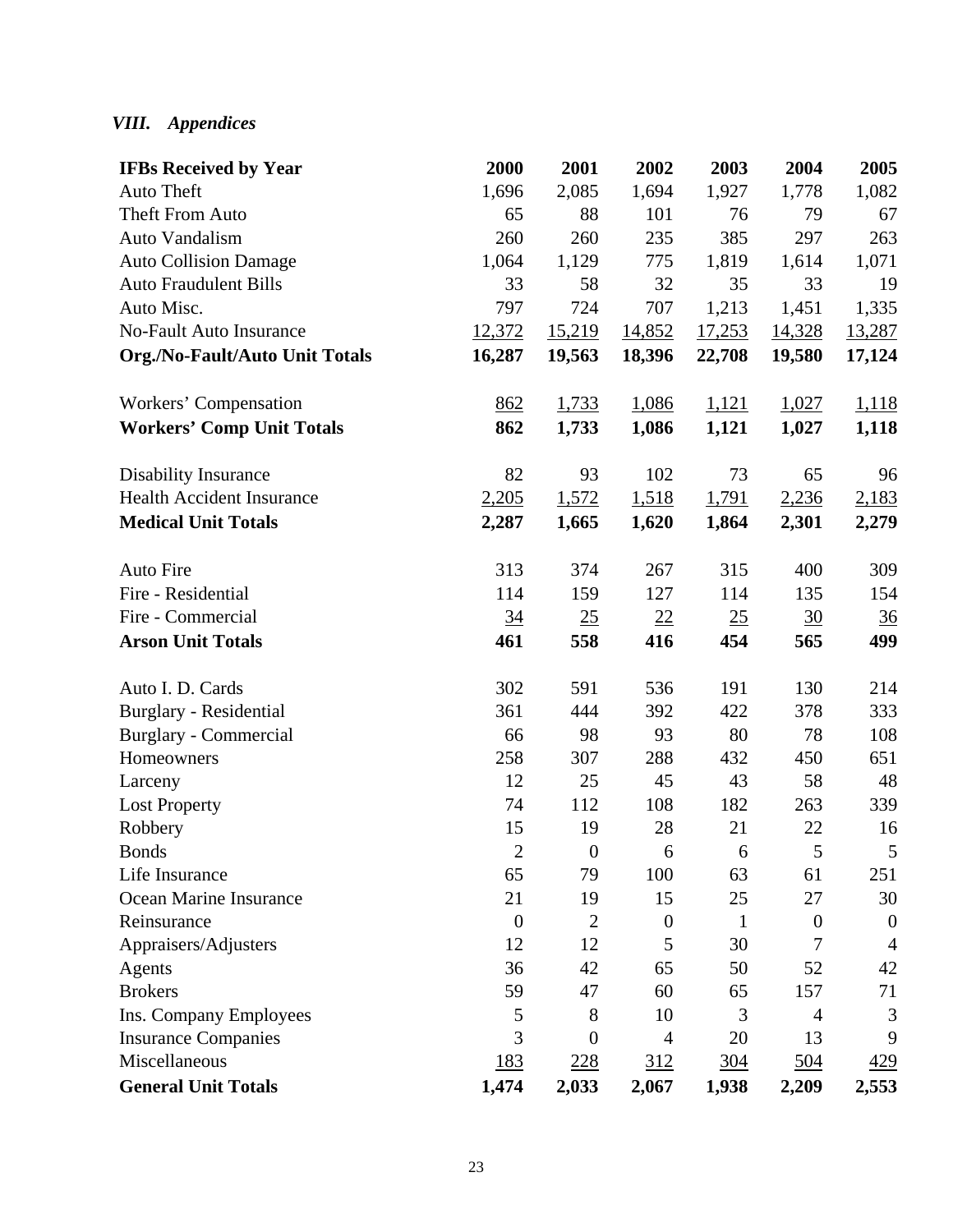| Unassigned                        | 876    | 476    | 993    | 1,620  | 1,597  | 2,372  |
|-----------------------------------|--------|--------|--------|--------|--------|--------|
| <b>IFBs Received</b>              | 2000   | 2001   | 2002   | 2003   | 2004   | 2005   |
| Org./No-Fault/Auto Unit Totals*   | 4,228  | 4,718  | 3,811  | 22,708 | 19,580 | 17,124 |
| <b>Auto ID Unit Totals**</b>      | 302    | 591    | 536    | ∗      | ∗      | ∗      |
| <b>Workers' Comp Unit Totals</b>  | 862    | 1,733  | 1,086  | 1,121  | 1,027  | 1,118  |
| <b>Medical Unit Totals</b>        | 2,287  | 1,665  | 1,620  | 1,864  | 2,301  | 2,279  |
| Org./No-Fault/Auto Unit Totals*** | 12,372 | 15,219 | 14,852 | ***    | ***    | ***    |
| <b>Arson Unit Totals****</b>      | 148    | 184    | 149    | 454    | 565    | 499    |
| <b>General Unit Totals</b>        | 1,172  | 1,442  | 1,531  | 1,938  | 2,209  | 2,553  |
| Unassigned                        | 876    | 476    | 993    | 1,620  | 1,597  | 2,372  |
| <b>Grand Totals</b>               | 22,247 | 26,028 | 24,578 | 29,705 | 27,279 | 25,945 |

**\*** No-Fault and Auto Units merged in August 2003. Prior years reflect Auto Unit totals only.

**\*\*** Auto ID Unit merged into General Unit in August 2003.

**\*\*\*** No-Fault and Auto Units merged in August 2003. Prior years reflect No-Fault Unit totals only. **\*\*\*\***Arson Unit created in August 2003. Prior numbers derived from statistical reports.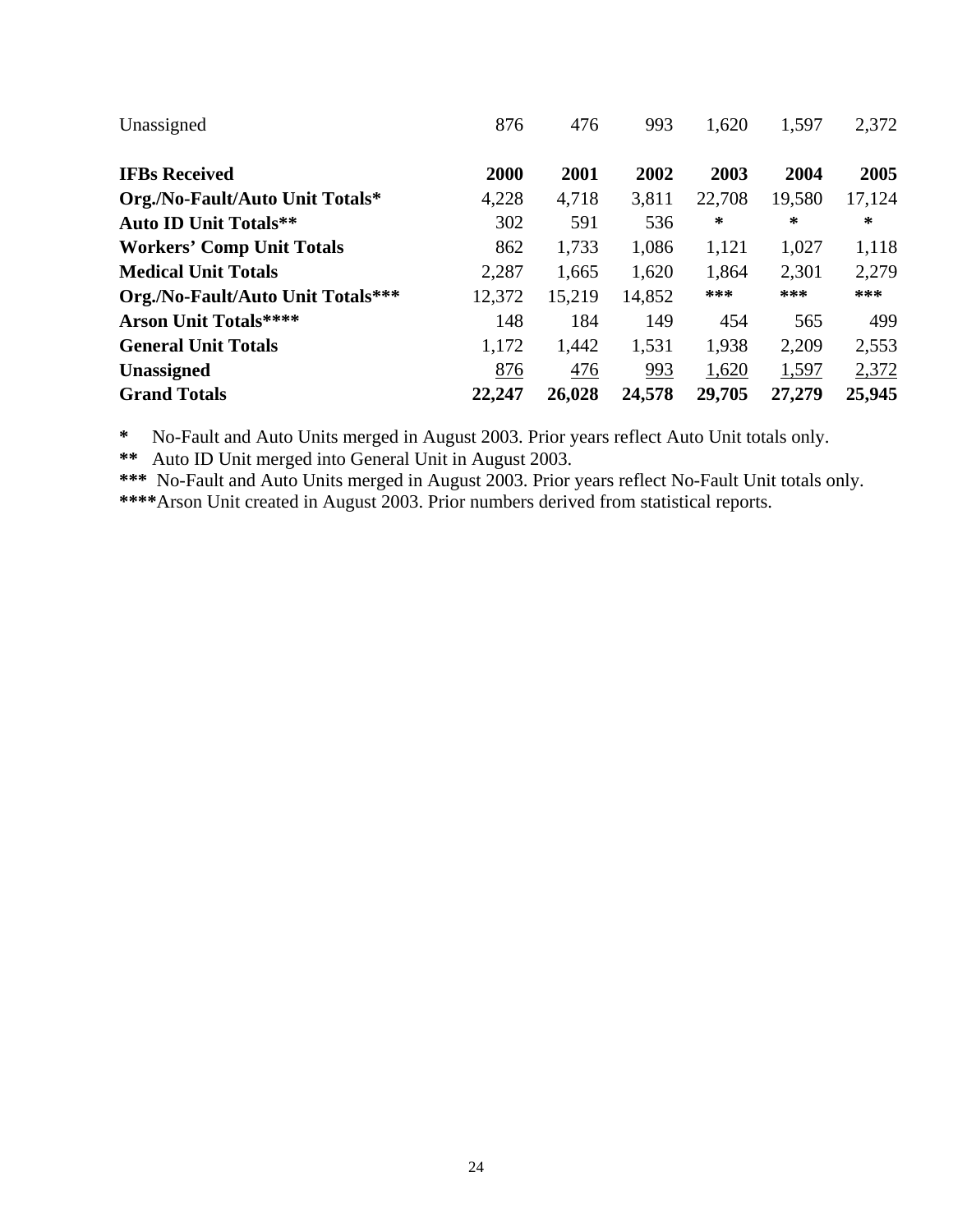| <b>Cases Opened by Year</b>      | 2000             | 2001             | 2002           | 2003           | 2004             | 2005                        |
|----------------------------------|------------------|------------------|----------------|----------------|------------------|-----------------------------|
| Auto Theft                       | 60               | 51               | 71             | 92             | 79               | 86                          |
| Theft From Auto                  | $\overline{2}$   | 8                | 14             | 3              | 3                | 3                           |
| Auto Vandalism                   | 13               | 20               | 23             | 18             | $\tau$           | 13                          |
| <b>Auto Collision Damage</b>     | 29               | 29               | 25             | 25             | 23               | 30                          |
| <b>Auto Fraudulent Bills</b>     | $\overline{7}$   | $\overline{7}$   | $\overline{7}$ | 3              | 3                | 3                           |
| Auto Misc.                       | 12               | 13               | 25             | 21             | 12               | 11                          |
| <b>No-Fault Auto Insurance</b>   | 88               | 62               | 113            | 88             | 73               | 122                         |
| Org./No-Fault/Auto Totals        | 211              | 190              | 278            | 250            | 200              | 268                         |
| Workers' Compensation            | <u>527</u>       | 409              | <u>494</u>     | 571            | 669              | 624                         |
| <b>Workers' Comp Unit Totals</b> | 527              | 409              | 494            | 571            | 669              | 624                         |
| Disability Insurance             | 17               | 14               | 15             | 13             | 12               | 12                          |
| <b>Health Accident Insurance</b> | $\frac{55}{5}$   | <u>44</u>        | $\frac{42}{5}$ | $\frac{57}{2}$ | <u>59</u>        | <u>59</u>                   |
| <b>Medical Unit Totals</b>       | 72               | 58               | 57             | 70             | 71               | 71                          |
| <b>Auto Fire</b>                 | 10               | 8                | 16             | 33             | 106              | 60                          |
| Fire - Residential               | 11               | 20               | 17             | 20             | 16               | 24                          |
| Fire - Commercial                | $\overline{5}$   | $\overline{2}$   | $\overline{2}$ | <u>6</u>       | 11               | $\overline{9}$              |
| <b>Arson Unit Totals</b>         | 26               | 30               | 35             | 59             | 133              | 93                          |
| Auto I. D. Cards                 | 65               | 150              | 179            | 63             | 10               | 5                           |
| Burglary - Residential           | 21               | 10               | 14             | 16             | $\boldsymbol{7}$ | $\boldsymbol{7}$            |
| <b>Burglary - Commercial</b>     | 5                | $\overline{2}$   | 12             | $\overline{2}$ | $\overline{4}$   | 6                           |
| Homeowners                       | 18               | 22               | 36             | 28             | 18               | 20                          |
| Larceny                          | $\overline{4}$   | $\overline{4}$   | $\overline{2}$ | $\overline{2}$ | $\tau$           | $\overline{4}$              |
| <b>Lost Property</b>             | $\boldsymbol{0}$ | $\mathbf{1}$     | $\overline{2}$ | 3              | $\mathbf{2}$     | $\ensuremath{\mathfrak{Z}}$ |
| Robbery                          | 1                | $\boldsymbol{0}$ | $\mathbf{1}$   | $\overline{2}$ | $\mathbf{1}$     | $\boldsymbol{0}$            |
| <b>Bonds</b>                     | $\mathbf{1}$     | $\boldsymbol{0}$ | $\overline{2}$ | 5              | $\mathbf{2}$     | $\mathbf{2}$                |
| Life Insurance                   | 5                | $\overline{7}$   | 22             | 9              | 8                | $\overline{4}$              |
| Ocean Marine Insurance           | 3                | 4                | 3              | 3              | $\overline{2}$   | $\mathfrak{Z}$              |
| Reinsurance                      | 0                | $\theta$         | 0              | 0              | $\overline{0}$   | $\boldsymbol{0}$            |
| Appraisers/Adjusters             | 4                | $\theta$         | 0              | $\theta$       | 2                | $\mathbf{2}$                |
| Agents                           | 6                | 12               | 28             | 12             | 13               | 21                          |
| <b>Brokers</b>                   | 11               | 10               | 7              | 8              | 9                | 9                           |
| Ins. Company Employees           | $\overline{2}$   | 3                | 5              | 2              | $\overline{2}$   | 2                           |
| <b>Insurance Companies</b>       | $\overline{0}$   | $\overline{0}$   |                | 7              | 1                | $\mathbf{1}$                |
| Miscellaneous                    | 22               | 27               | 27             | <u>18</u>      | 20               | <u>34</u>                   |
| <b>General Unit Totals</b>       | 168              | 252              | 341            | 180            | 108              | 123                         |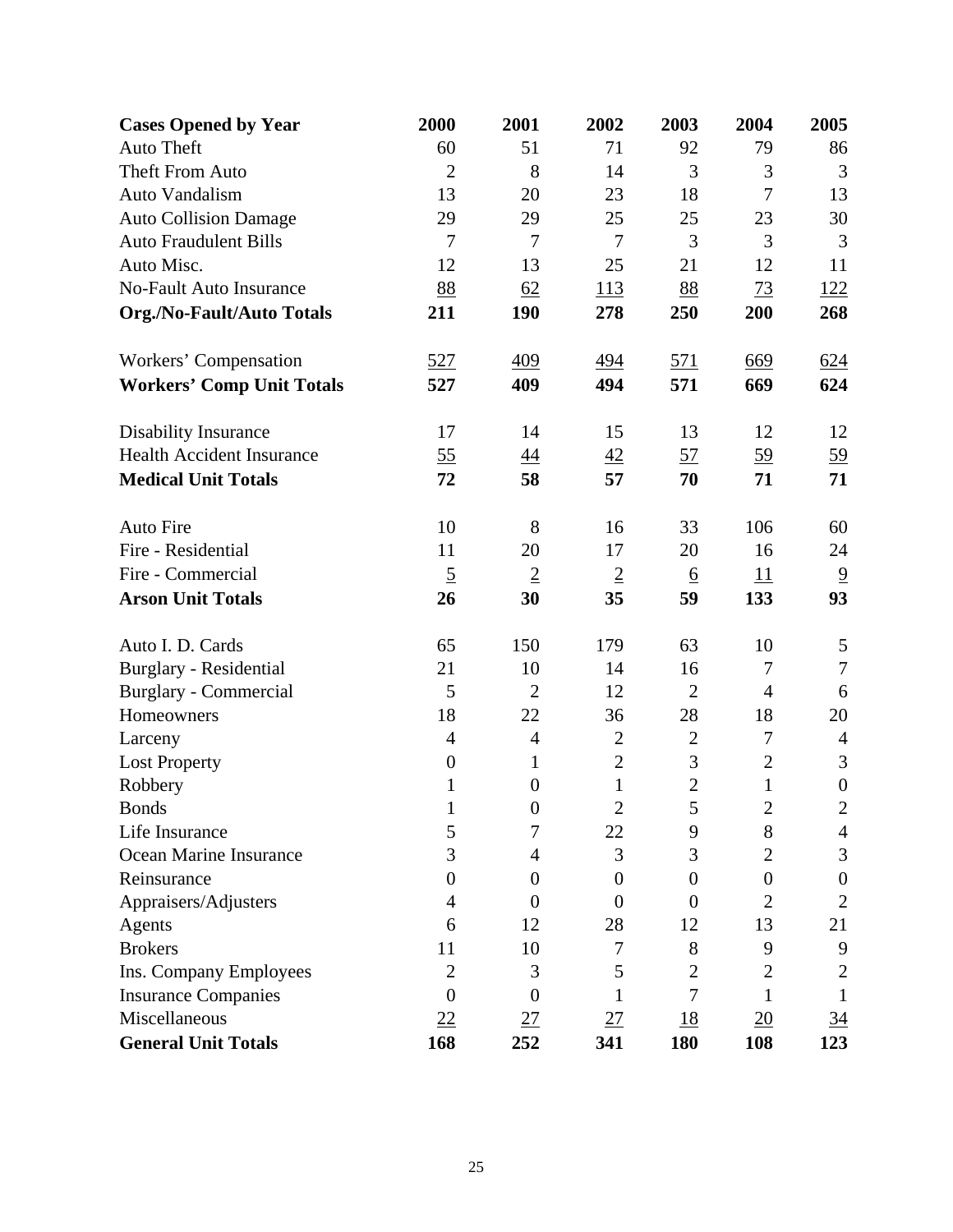| <b>Investigations</b>            | 2000  | 2001 | 2002  | 2003  | 2004       | 2005  |
|----------------------------------|-------|------|-------|-------|------------|-------|
| <b>Workers' Comp Unit Totals</b> | 527   | 409  | 494   | 571   | 669        | 624   |
| <b>Medical Unit Totals</b>       | 72    | 58   | 57    | 70    | 71         | 71    |
| <b>No-Fault Auto Unit Totals</b> | 211   | 190  | 278   | 250   | <b>200</b> | 268   |
| <b>Arson Unit Totals</b>         | 26    | 30   | 35    | 59    | 133        | 93    |
| <b>General Unit Totals</b>       | 168   | 252  | 341   | 180   | 108        | 123   |
| <b>Grand Totals</b>              | 1,004 | 939  | 1,205 | 1,130 | 1,181      | 1,179 |

**Note**: No-Fault and Auto Units merged in August 2003. Arson Unit created in August 2003.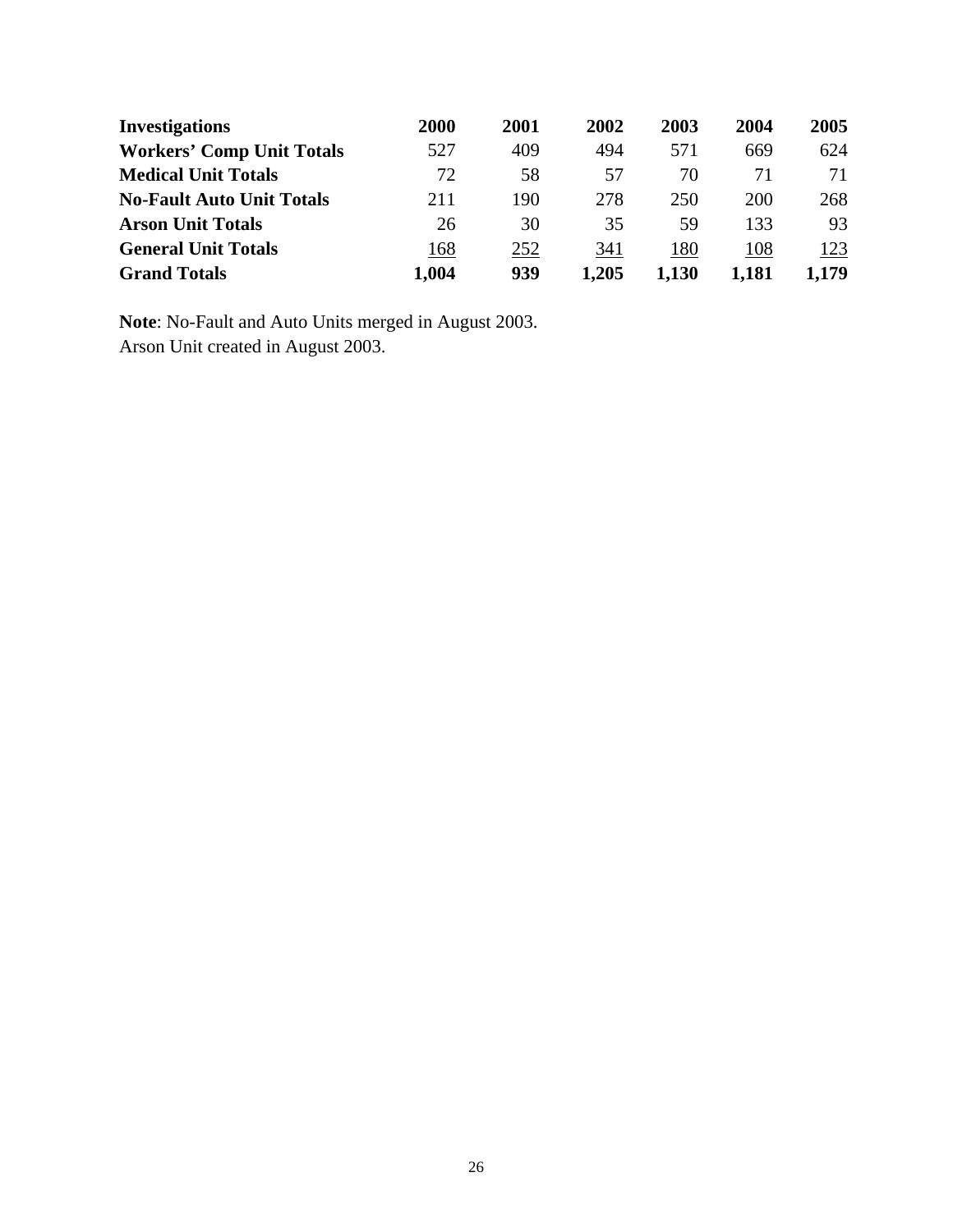| 2000                                                                                                                                                                                                                                                                                                                | <b>IFBs</b> | <b>Cases</b> | <b>Arrests</b>  |  |  |
|---------------------------------------------------------------------------------------------------------------------------------------------------------------------------------------------------------------------------------------------------------------------------------------------------------------------|-------------|--------------|-----------------|--|--|
| <b>Auto Unit Totals</b>                                                                                                                                                                                                                                                                                             | 4,228       | 133          | 201             |  |  |
| <b>Auto ID Unit Totals</b>                                                                                                                                                                                                                                                                                          | 302         | 65           | 32              |  |  |
| <b>Workers' Comp Unit Totals</b>                                                                                                                                                                                                                                                                                    | 862         | 527          | 108             |  |  |
| <b>Medical Unit Totals</b>                                                                                                                                                                                                                                                                                          | 2,287       | 72           | 36              |  |  |
| <b>No-Fault Auto Unit Totals</b>                                                                                                                                                                                                                                                                                    | 12,372      | 88           | 50              |  |  |
| <b>General Unit Totals</b>                                                                                                                                                                                                                                                                                          | 1,320       | 119          | 76              |  |  |
| <b>Grand Total</b>                                                                                                                                                                                                                                                                                                  |             | 1,004        | 503             |  |  |
| 2001                                                                                                                                                                                                                                                                                                                | <b>IFBs</b> | <b>Cases</b> | <b>Arrests</b>  |  |  |
| <b>Auto Unit Totals</b>                                                                                                                                                                                                                                                                                             | 4,718       | 136          | 210             |  |  |
| <b>Auto ID Unit Totals</b>                                                                                                                                                                                                                                                                                          | 591         | 150          | 94              |  |  |
| <b>Workers' Comp Unit Totals</b>                                                                                                                                                                                                                                                                                    | 1,733       | 409          | 79              |  |  |
| <b>Medical Unit Totals</b>                                                                                                                                                                                                                                                                                          | 1,665       | 58           | 16              |  |  |
| <b>No-Fault Auto Unit Totals</b>                                                                                                                                                                                                                                                                                    | 15,219      | 62           | 107             |  |  |
| <b>General Unit Totals</b>                                                                                                                                                                                                                                                                                          | 1,626       | 124          | $\overline{48}$ |  |  |
| <b>Grand Total</b>                                                                                                                                                                                                                                                                                                  |             | 939          | 554             |  |  |
|                                                                                                                                                                                                                                                                                                                     |             |              |                 |  |  |
| 2002                                                                                                                                                                                                                                                                                                                | <b>IFBs</b> | <b>Cases</b> | <b>Arrests</b>  |  |  |
| <b>Auto Unit Totals</b>                                                                                                                                                                                                                                                                                             | 3,811       | 181          | 196             |  |  |
| <b>Auto ID Unit Totals</b>                                                                                                                                                                                                                                                                                          | 536         | 179          | 107             |  |  |
| <b>Workers' Comp Unit Totals</b>                                                                                                                                                                                                                                                                                    | 1,086       | 494          | 101             |  |  |
| <b>Medical Unit Totals</b>                                                                                                                                                                                                                                                                                          | 1,620       | 57           | 27              |  |  |
| <b>No-Fault Auto Unit Totals</b>                                                                                                                                                                                                                                                                                    | 14,852      | 113          | 182             |  |  |
| <b>General Unit Totals</b>                                                                                                                                                                                                                                                                                          | 1,680       | 181          | 94              |  |  |
| <b>Grand Total</b>                                                                                                                                                                                                                                                                                                  |             | 1,205        | 707             |  |  |
| 2003                                                                                                                                                                                                                                                                                                                | <b>IFBs</b> | <b>Cases</b> | <b>Arrests</b>  |  |  |
| No-Fault/Auto Unit Totals*                                                                                                                                                                                                                                                                                          | 5,770       | 195          | 332             |  |  |
| <b>Auto ID Unit Totals**</b>                                                                                                                                                                                                                                                                                        | 191         | 63           | 27              |  |  |
| <b>Workers' Comp Unit Totals</b>                                                                                                                                                                                                                                                                                    | 1,121       | 571          | 110             |  |  |
| <b>Medical Unit Totals</b>                                                                                                                                                                                                                                                                                          | 1,864       | 70           | 27              |  |  |
| No-Fault Auto Unit Totals*                                                                                                                                                                                                                                                                                          | 17,253      | 88           | 244             |  |  |
| <b>General Unit Totals**</b>                                                                                                                                                                                                                                                                                        | 1,747       | 117          | 64              |  |  |
| <b>Arson Unit Totals</b>                                                                                                                                                                                                                                                                                            | 139         | 26           | 7               |  |  |
| <b>Grand Total</b>                                                                                                                                                                                                                                                                                                  |             | 1,130        | 811             |  |  |
| $\ast$<br>Auto Unit and No-Fault Unit merged in 8/03.                                                                                                                                                                                                                                                               |             |              |                 |  |  |
| $\frac{1}{2}$ $\frac{1}{2}$ $\frac{1}{2}$ $\frac{1}{2}$ $\frac{1}{2}$ $\frac{1}{2}$ $\frac{1}{2}$ $\frac{1}{2}$ $\frac{1}{2}$ $\frac{1}{2}$ $\frac{1}{2}$ $\frac{1}{2}$ $\frac{1}{2}$ $\frac{1}{2}$ $\frac{1}{2}$ $\frac{1}{2}$ $\frac{1}{2}$ $\frac{1}{2}$ $\frac{1}{2}$ $\frac{1}{2}$ $\frac{1}{2}$ $\frac{1}{2}$ |             |              |                 |  |  |

\*\* Auto ID Unit merged into General Unit in 8/03.

| 2004                             | <b>TFBs</b> | <b>Cases</b> | <b>Arrests</b> |
|----------------------------------|-------------|--------------|----------------|
| <b>No-Fault/Auto Unit Totals</b> | 19,580      | <b>200</b>   | 479            |
| <b>Workers' Comp Unit Totals</b> | 1,027       | 669          | 155            |
| <b>Medical Unit Totals</b>       | 2,301       | 71           | 44             |
| <b>General Unit Totals</b>       | 2,209       | 108          | 75             |
| <b>Arson Unit Totals</b>         | 565         | 133          | 62             |
| <b>Grand Total</b>               |             | 1,181        | 815            |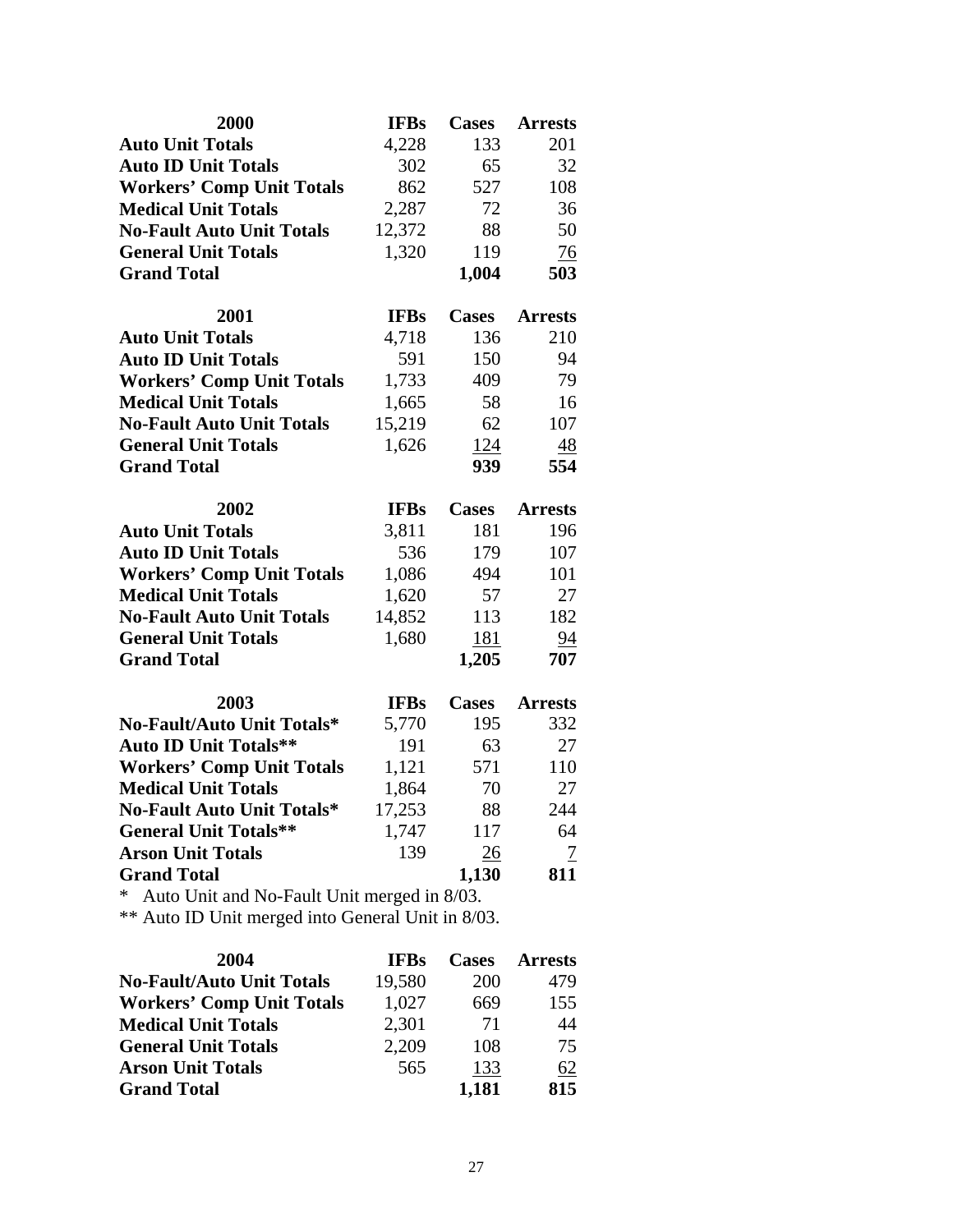| 2005                             | <b>TFBs</b> | <b>Cases</b> | <b>Arrests</b> |
|----------------------------------|-------------|--------------|----------------|
| <b>No-Fault/Auto Unit Totals</b> | 17,124      | 268          | 391            |
| <b>Workers' Comp Unit Totals</b> | 1,118       | 624          | 147            |
| <b>Medical Unit Totals</b>       | 2,279       | 71           | 68             |
| <b>General Unit Totals</b>       | 499         | 123          | 88             |
| <b>Arson Unit Totals</b>         | 2,553       | 93           | 59             |
| <b>Grand Total</b>               |             | 1,179        | 753            |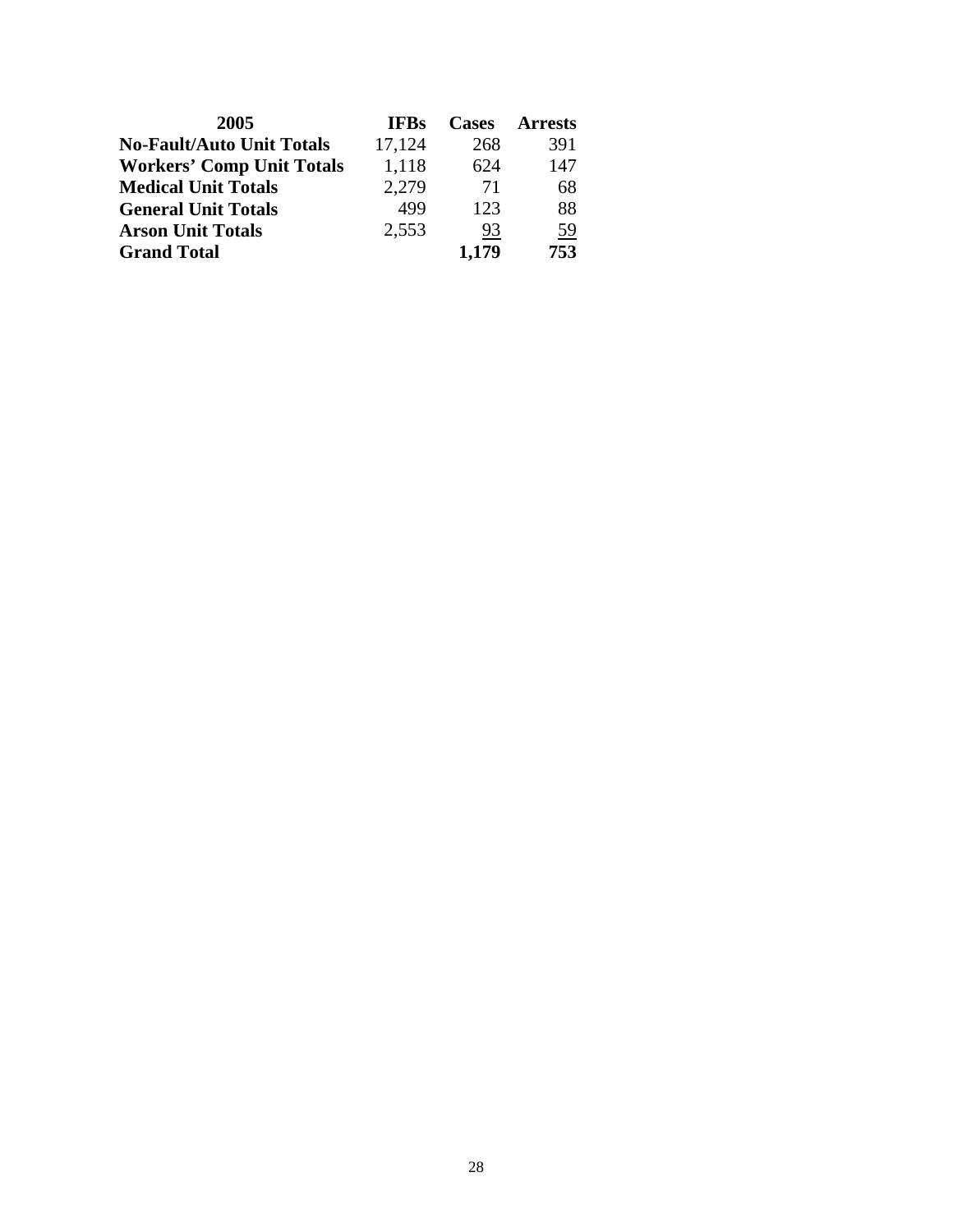## **POSITIVE TREND**



• The Frauds Bureau has asked the industry to report not only clear incidents of insurance fraud but even those incidents with just the suspicion of fraud. Yet in the past three years, we have seen a decrease in the number of fraud reports submitted by the industry, a trend directly related to the combined efforts of the Frauds Bureau and prosecutors. Aggressive enforcement of the law leads to a reduction in crime.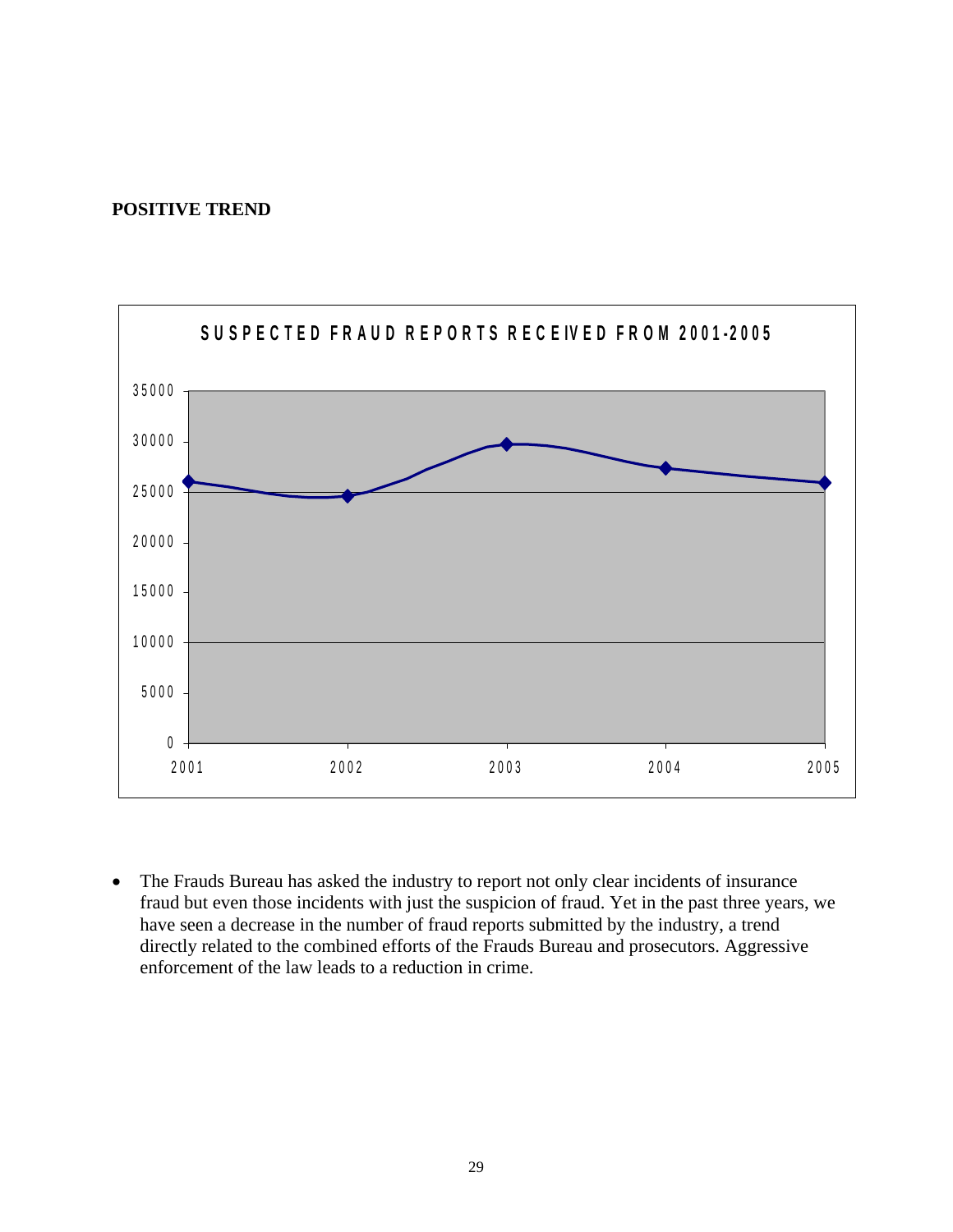## **RATE REDUCTIONS=SIGNIFICANT SAVINGS**



• Reports of no-fault fraud have declined significantly in the past three years as major no-fault mill operators have been arrested and prosecuted. No-fault fraud is one of the costliest types of insurance fraud, driving up auto rates for all New York drivers.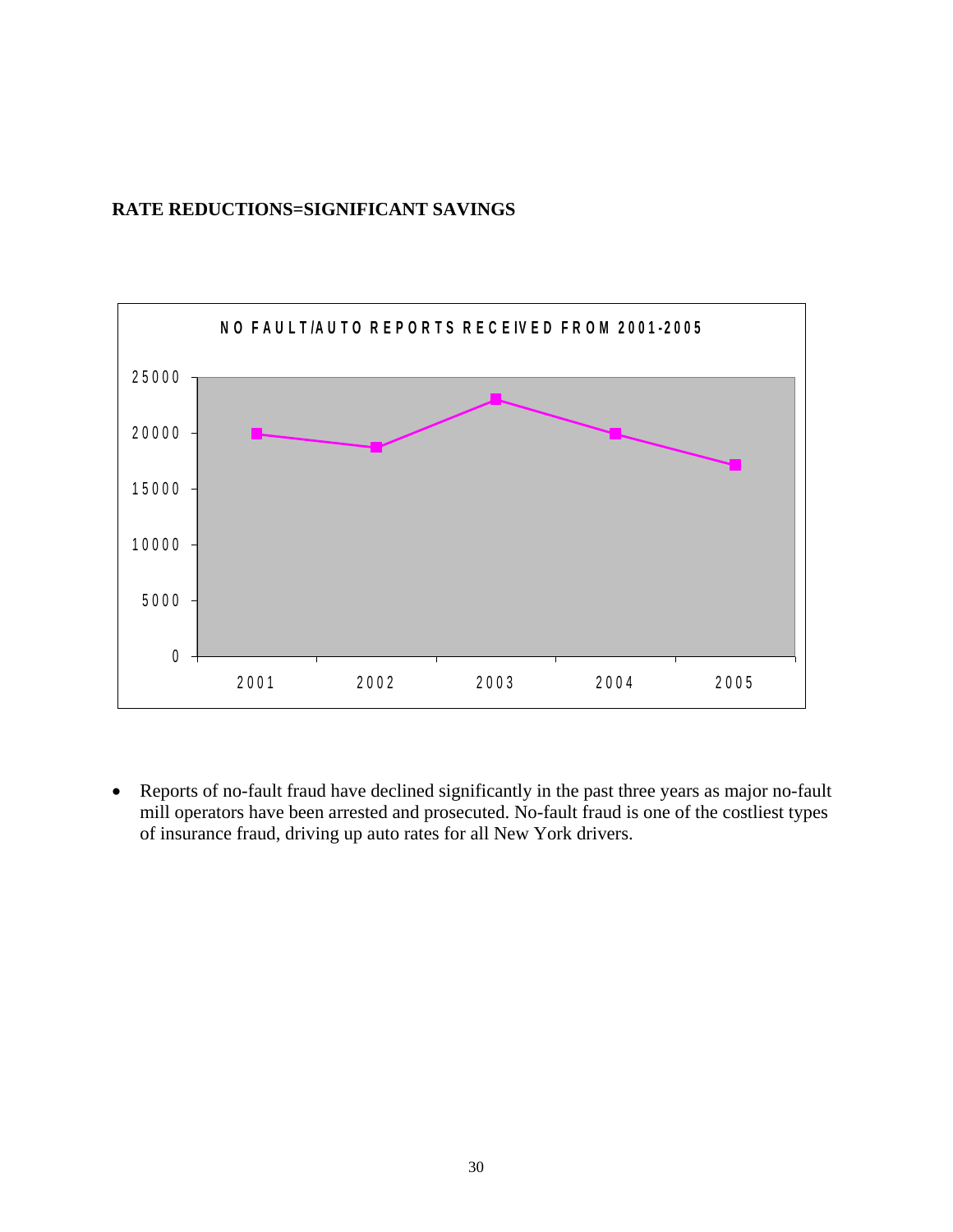# **HIGH-LEVEL AGGRESSIVE ENFORCEMENT**



• The Frauds Bureau and New York State prosecutors developed high-level complex investigations that led to the arrest and prosecution of the top-level organizers of fraudulent enterprises that cost consumers millions of dollars a year in higher insurance rates.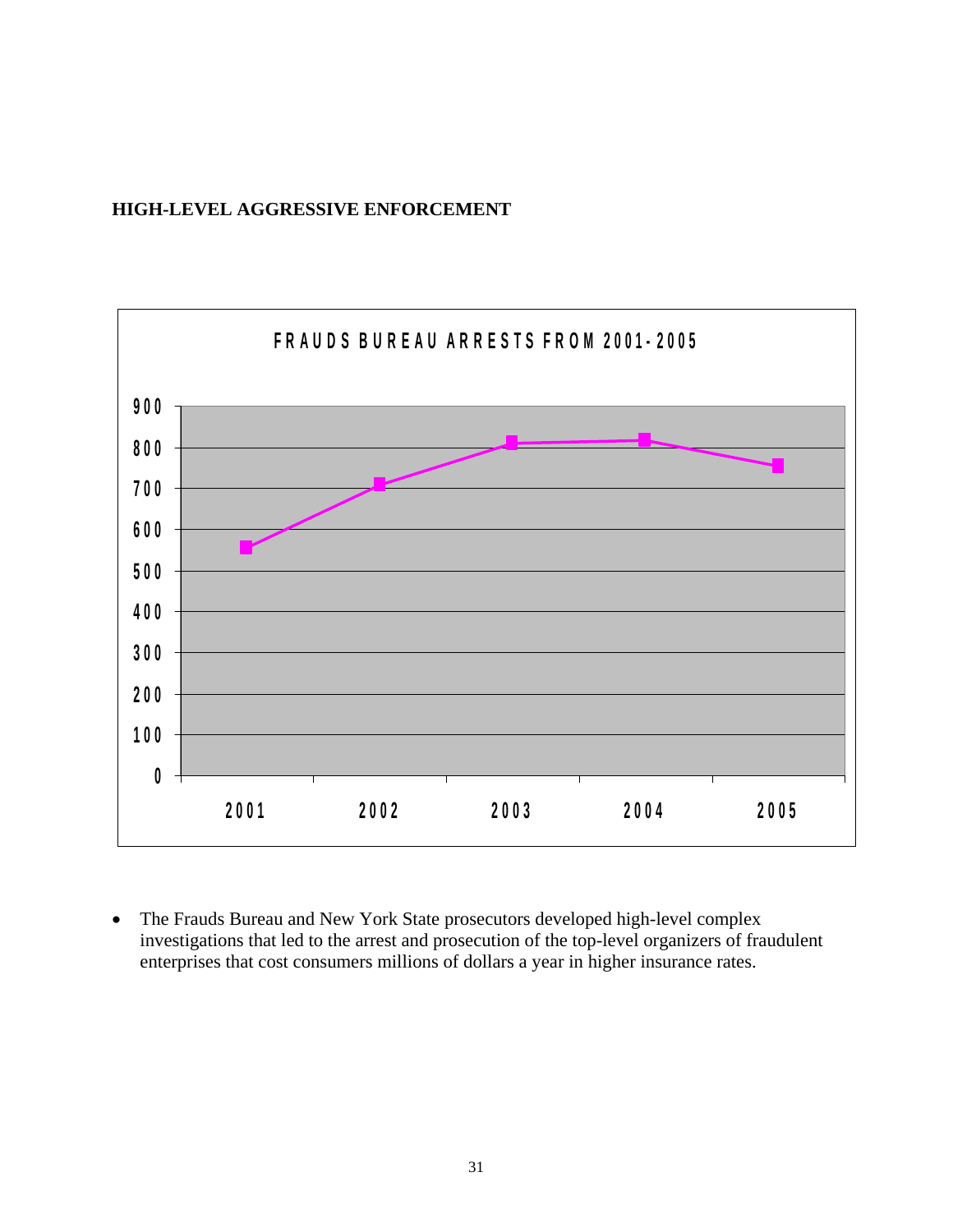## **Miscellaneous Statistics**

## **A. Technical and Monetary Contributions**

During 2005, the Bureau received \$37,602 from plea-bargain arrangements. These funds are allocated in connection with joint investigations conducted under the supervision of local district attorneys.

## **B. Civil Penalties**

Civil Penalties totaling \$42,719 were imposed in 5 cases under Section 403 of the Insurance Law in 2005.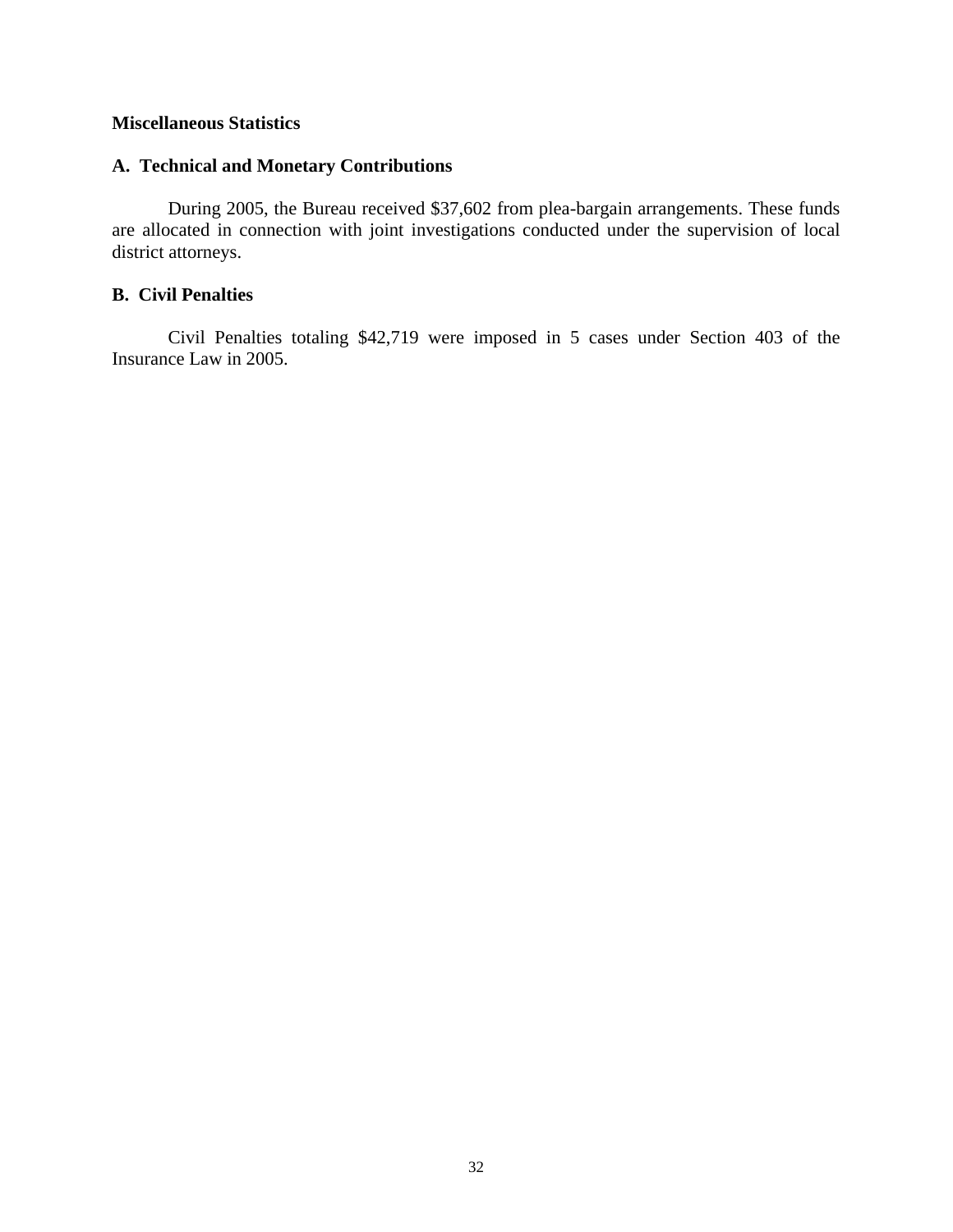# **Insurance Frauds Bureau Training Program Insurers, Law Enforcement and Community Groups 2005**

| <b>Date</b>   | Group                                                 | <b>Location</b>          | <b>Number</b><br>of<br><b>Attendees</b> |
|---------------|-------------------------------------------------------|--------------------------|-----------------------------------------|
|               |                                                       |                          |                                         |
| 12/27/05      | <b>New York City Police Academy (recruits)</b>        | <b>New York, NY</b>      | 800                                     |
| 11/28/05      | <b>Westchester County Police Academy (recruits)</b>   | Valhalla, NY             | 53                                      |
| 10/19/05      | <b>Business Council of New York State</b>             | Albany, NY               | 12                                      |
| 10/11/05      | <b>NYS Office of Fire Prevention and Control</b>      | <b>Montour Falls, NY</b> | 30                                      |
| 09/28/05      | <b>Southern Tier Claims Association</b>               | <b>Binghamton, NY</b>    | 15                                      |
| 09/28/05      | <b>Hereford Insurance Company</b>                     | Queens, NY               | 35                                      |
| 08/09/05      | <b>Utica First Insurance Company</b>                  | Oriskany, NY             | 15                                      |
| 08/04/05      | <b>New York Prosecutors Training Institute</b>        | <b>Syracuse, NY</b>      | 75                                      |
| 07/19/05      | <b>Columbia Mutual Insurance Company</b>              | <b>Vestal, NY</b>        | 22                                      |
| 06/30/05      | <b>New York City Police Academy (recruits)</b>        | <b>New York, NY</b>      | 720                                     |
| 06/28/05      | <b>New York City Police Academy (recruits)</b>        | <b>New York, NY</b>      | 700                                     |
| 06/23/05      | <b>New York Anti Car Theft and Fraud Association</b>  | <b>Syracuse, NY</b>      | 73                                      |
| 06/14/05      | <b>New York Anti Car Theft and Fraud Association</b>  | Albany, NY               | 55                                      |
| 06/14/05      | <b>NYS Office of Fire Prevention and Control</b>      | <b>Montour Falls, NY</b> | 23                                      |
| 05/11/05      | <b>Buffalo Claims Association</b>                     | <b>Buffalo, NY</b>       | 40                                      |
| 05/10/05      | <b>Westchester County Department of Public Safety</b> | Valhalla, NY             | 30                                      |
| 05/06/05      | <b>New York City Police Department</b>                | Queens, NY               | 30                                      |
| 05/05/05      | <b>Capital District Fire Investigators</b>            | Albany, NY               | 25                                      |
| 04/29/05      | <b>Rochester Police Department</b>                    | <b>Rochester, NY</b>     | 32                                      |
| 04/19/05      | <b>Genesee Community College</b>                      | Batavia, NY              | 10                                      |
| 04/15/05      | <b>AIG Insurance Company</b>                          | Mineola, NY              | 10                                      |
| 04/08/05      | <b>AIG Insurance Company</b>                          | Albany, NY               | 22                                      |
| 04/08/05      | <b>Capital District Auto Crime Task Force</b>         | Albany, NY               | 90                                      |
| 03/22/05      | <b>Tower Insurance Company</b>                        | New York, NY             | 21                                      |
| 03/21/05      | <b>NYS Office of Fire Prevention and Control</b>      | <b>Montour Falls, NY</b> | 30                                      |
| 01/21/05      | <b>Allstate Insurance Co. Claims Representatives</b>  | <b>Buffalo, NY</b>       | 15                                      |
| 01/19/05      | <b>NYS Special Investigations Units</b>               | <b>Syracuse, NY</b>      | 75                                      |
| 01/18/05      | <b>New York Anti Car Theft and Fraud Association</b>  | <b>Melville, NY</b>      | 55                                      |
| 01/12/05      | <b>New York State Sheriff's Association</b>           | Albany, NY               | 65                                      |
| <b>TOTALS</b> | <b>GROUPS 29</b>                                      | <b>PARTICIPANTS</b>      | 3.178                                   |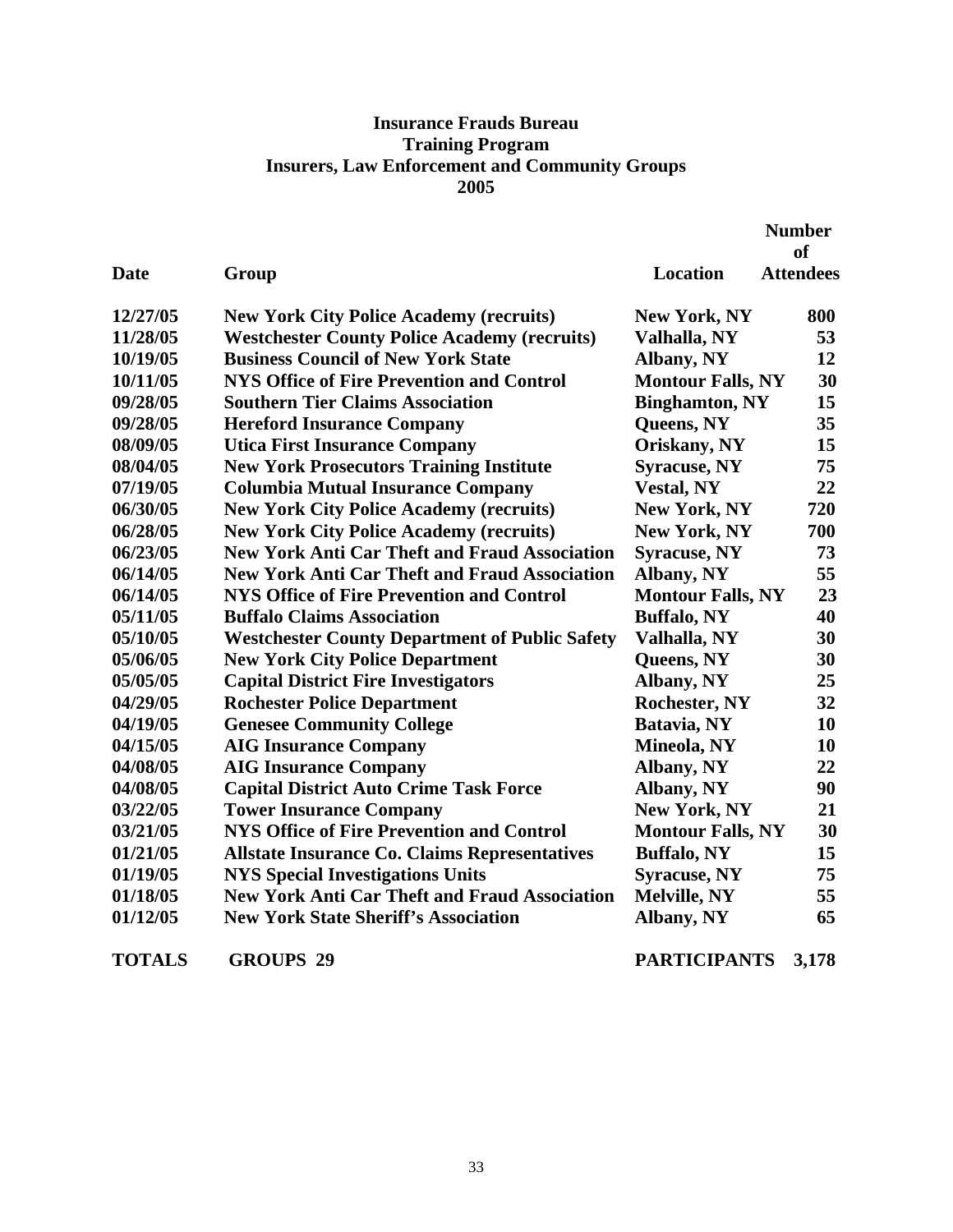# **Fraud Plans on File – as of 12/31/05**

ACE USA Aetna AFLAC Agway AIG Allianz Life Allmerica Financial Allstate Allstate Life Amalgamated Life American General – US Life American Medical American Modern American Progressive American Transit AmeriChoice AMEX Assurance Amica AM Trust Financial Rochdale Assurant Atlantic Mutual Atlantic State (Donegal) AUSA AutoOne Insurance Balboa Capital District Physicians Central Mutual – All America Chubb Group CIGNA CIGNA – INA Life Cincinnati Clarendon Clermont Specialty CNA Combined Life Country-Wide Crum & Forster CUNA Mutual Dairyland Delta Dental Dentcare Electric Insurance Empire Plan Blue Cross/Blue Shield Michigan Millers

Erie Insurance Eveready Excellus Family Farm Farmers Insurance Group Fireman's Fund First Ameritas First Fortis First Rehabilitation First Reliance First United American GE Financial Assurance GE Auto and Home Assurance GEICO Direct General Casualty – Blue Ridge Gerber **GHI** Great American Great American Ins. Specialty Division Guardian Harleysville Hartford Life Healthplex Hereford Insurance **Highmarks** HIP Health Horizon Hudson Independent Health ITT Hartford John Hancock Kemper Auto and Home Lancer Liberty Mutual Massachusetts Casualty MDNY Merchants & Business Men's Merchants Insurance Mercury Insurance MetLife MetLife –Property Metroplus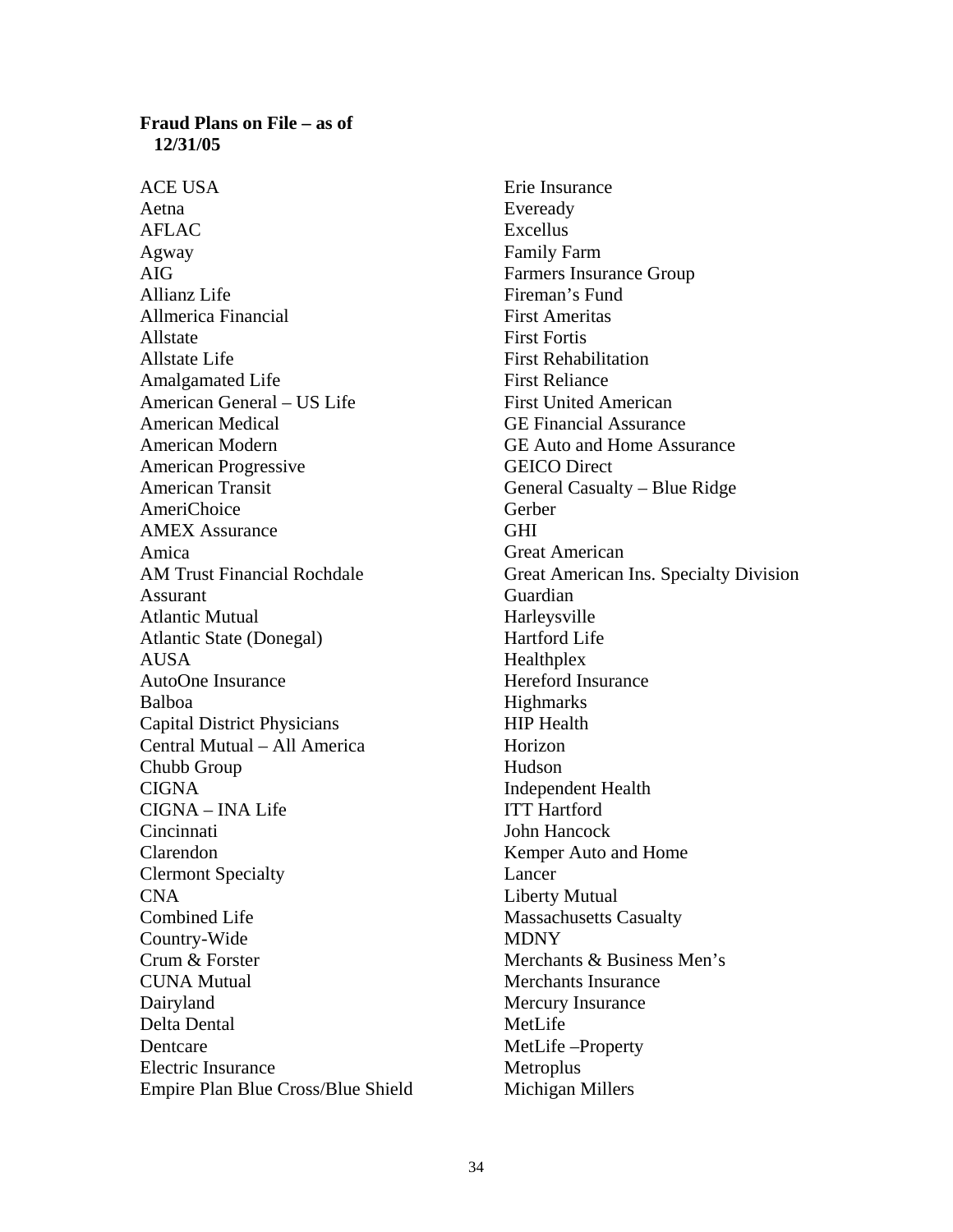Mutual of Omaha MVP Health National Benefit Life National General National Grange Mutual Nationwide New York Automobile Plan New York Care Plus New York Central Mutual New York Life Nippon Life North Star Northwestern Mutual Nova Ohio Casualty OneBeacon – CGU Oxford Health Peerless Physicians Health Service Preferred Care Preferred Mutual Principal Life Progressive Casualty Provident Provident Washington Prudential Insurance PSM

VYTRA<br>Zurich Reliastar Life Response Safeco SBLI Security Mutual Selective Insurance St. Paul Standard Life Standard Security State Farm State Insurance Fund State-Wide Sun Life Teachers Tower Insurance Company of New York Travelers Tri-State Consumer Trustmark Unicare-Wellpoint Union Fidelity Union Labor Life United Concordia United HealthCare of NY Unitrin Direct Insurance USAA Utica Mutual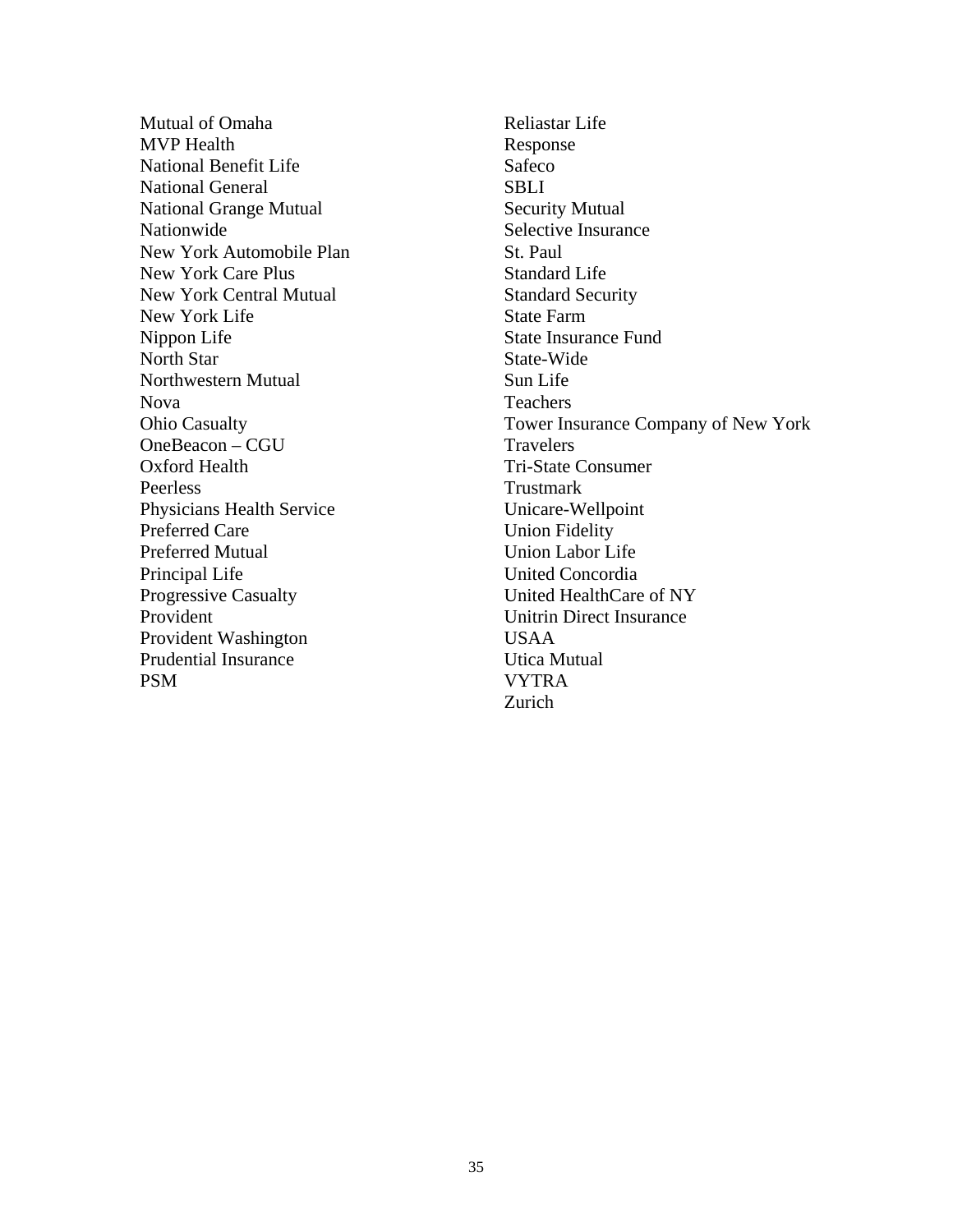#### **Insurance Frauds Bureau Staff – December 31, 2005**

#### **MANHATTAN OFFICE**

Director Deputy Director Deputy Director/Counsel

1 Chief Investigator 1 Assistant Chief Investigator 6 Deputy Chief Investigators 6 Senior Investigators 2 Investigators

1 Principal Insurance Examiner 1 Senior Insurance Examiner 1 Insurance Examiner

1 Senior Training Officer

1 Assistant Director of Research

1 Secretary I 1 Calculations Clerk 2 3 Keyboard Specialists

#### **BROOKLYN OFFICE**

1 Deputy Chief Investigator 3 Senior Investigators 2 Investigators

#### **MINEOLA OFFICE**

1 Deputy Chief Investigator 4 Senior Investigators 2 Investigators

#### **ALBANY OFFICE**

5 Investigators

## **BUFFALO OFFICE**

1 Deputy Chief Investigator 1 Senior Investigator 1 Investigator

#### **ROCHESTER OFFICE**

1 Senior Investigator 1 Investigator

#### **SYRACUSE OFFICE**

1 Assistant Chief Investigator 2 Investigators

#### **ONEONTA OFFICE**

1 Deputy Chief Investigator 1 Senior Investigator 3 Investigators